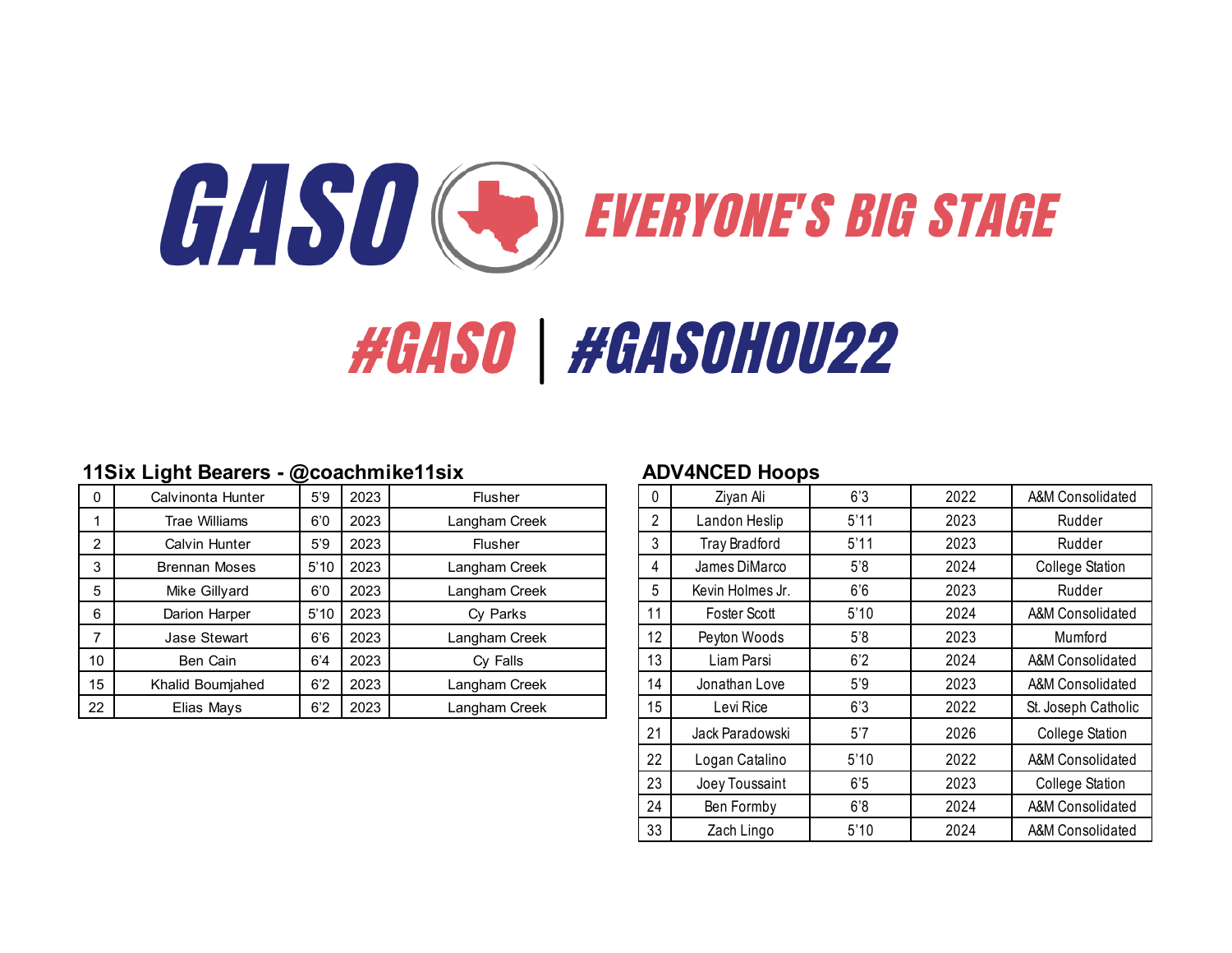| ЛV І |                |     |      |                        |                | AIA LUUNUUWII IIU     |     | <b>WIVUNUVIIINNAII</b> |                            |
|------|----------------|-----|------|------------------------|----------------|-----------------------|-----|------------------------|----------------------------|
|      | Xavier Smith   | 5'9 | 2024 | MacArthur              | 0              | Teddy Tapken          | 6'6 | 2023                   | Lake Travis                |
|      | Peyton Gusters | 6'6 | 2023 | Oak Cliff Family Faith |                | Lawrence Wilkerson    | 6'1 | 2023                   | Cedar Ridge                |
|      | Dakoby Simmons | 5'7 | 2023 | MacArthur              | $\overline{2}$ | Cole Andrews-Heitz    | 6'0 | 2023                   | Rouse                      |
|      | Mekhi Strong   | 6'4 | 2024 | MacArthur              | 3              | Mason Emerson         | 6'4 | 2023                   | <b>Brentwood Christian</b> |
|      | JohnPaul Maina | 6'1 | 2023 | Singley                |                | Gabe Parr             | 6'8 | 2023                   | Westwood                   |
| 12   | Ute Elleh      | 5'9 | 2024 | MacArthur              | 5              | <b>Gunter Daniels</b> | 6'6 | 2023                   | Liberty Hill               |
| 23   | Josiah Hill    | 6'9 | 2023 | MacArthur              | 13             | Shavar Walker         | 6'0 | 2023                   | Harker Heights             |
| 24   | Solomon Wube   | 6'1 | 2023 | MacArthur              | 14             | Levi Rutledge         | 6'6 | 2023                   | Cedar Park                 |
|      |                |     |      |                        |                |                       |     |                        |                            |

### **AJ1 ATX Lockdown 17U - @lockdownbball**

| 0  | <b>Teddy Tapken</b>   | 6'6 | 2023 | Lake Travis           |
|----|-----------------------|-----|------|-----------------------|
|    | Lawrence Wilkerson    | 6'1 | 2023 | Cedar Ridge           |
| 2  | Cole Andrews-Heitz    | 6'0 | 2023 | Rouse                 |
| 3  | Mason Emerson         | 6'4 | 2023 | Brentwood Christian   |
| 4  | Gabe Parr             | 6'8 | 2023 | Westwood              |
| 5  | <b>Gunter Daniels</b> | 6'6 | 2023 | Liberty Hill          |
| 13 | Shavar Walker         | 6'0 | 2023 | <b>Harker Heights</b> |
| 14 | Levi Rutledge         | 6'6 | 2023 | Cedar Park            |
| 15 | Evan Chatman          | 6'7 | 2023 | Harker Heights        |
| 30 | Bennett Blackerby     | 6'0 | 2023 | Anderson              |
|    |                       |     |      |                       |

### **Ballers Basketball - Black - @ballersbasketb1 Ballers Basketball - Gray - @ballersbasketb1**

|    | Jaquan Brandon     | 5'9'' | 2024 | Jack Yates    |    | Quavious Lilly   | 6'0'' | 2022 | Stafford         |
|----|--------------------|-------|------|---------------|----|------------------|-------|------|------------------|
| 2  | Kobe Battle        | 5'10" | 2024 | Cypress Creek | 3  | Josh Phillips    | 5'9'' | 2022 | Alief Hastings   |
|    | Dillion Brown      | 5'10" | 2022 | Stafford      |    | Kamren Sheppard  | 5'10" | 2022 | George Ranch     |
| 8  | Gregory Dalton Jr  | 6'1"  | 2022 | Cypress Creek | 5  | Jayden O'Neal    | 6'3'' | 2023 | Shadow Creek     |
| 10 | Kaleb Battle       | 5'10  | 2024 | Cypress Creek | 13 | Jordan Elix      | 6'0'' | 2022 | Alief Hastings   |
| 12 | Sebastian Marquez  | 5'7'' | 2025 | Alvin         | 22 | Kaleb Roberson   | 6'1"  | 2023 | Fort Bend Dulles |
| 15 | Daveon Bouldin     | 5'9'' | 2022 | James Madison | 32 | Justice Robinson | 6'3'' | 2024 | Strake Jesuit    |
| 24 | Jeremy Johnson     | 5'10" | 2022 | James Madison | 34 | Khalil McClain   | 6'5'' | 2022 | Alief Hastings   |
| 31 | Devin Moore        | 5'7'' | 2024 |               |    | Kendrick Allen   | 6'6'' | 2022 | Alvin            |
| 33 | Seth Landry        | 6'6'' | 2023 | Shadow Creek  |    |                  |       |      |                  |
| 35 | Adrian Marquez Jr. | 5'8'' | 2022 | Alvin         |    |                  |       |      |                  |
|    | Kanden Stewart     | 5'10" | 2023 |               |    |                  |       |      |                  |

| Quavious Lilly   | 6'0'' | 2022 | Stafford         |
|------------------|-------|------|------------------|
| Josh Phillips    | 5'9'' | 2022 | Alief Hastings   |
| Kamren Sheppard  | 5'10" | 2022 | George Ranch     |
| Jayden O'Neal    | 6'3'' | 2023 | Shadow Creek     |
| Jordan Elix      | 6'0'' | 2022 | Alief Hastings   |
| Kaleb Roberson   | 6'1'' | 2023 | Fort Bend Dulles |
| Justice Robinson | 6'3'' | 2024 | Strake Jesuit    |
| Khalil McClain   | 6'5'' | 2022 | Alief Hastings   |
| Kendrick Allen   | 6'6'' | 2022 | Alvin            |
|                  |       |      |                  |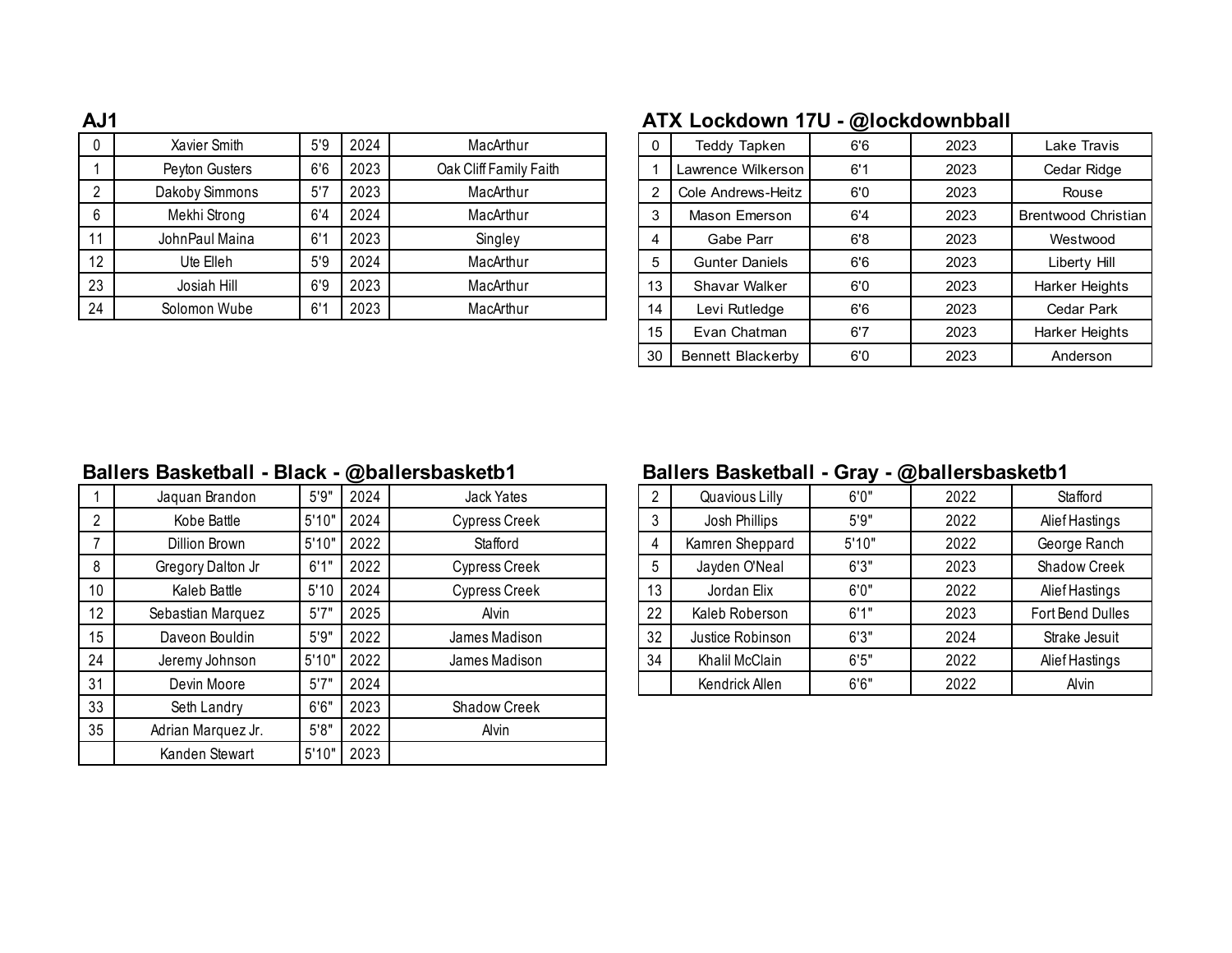# **BP Elite - @blueprinthoops1 C3 Basketball**

|    | Gaven Barber     | 5"9 | 2022 | <b>Barbers Hill</b> |    | Keyon Kellum           | 6'0'  | 2023 | Clear Brook          |
|----|------------------|-----|------|---------------------|----|------------------------|-------|------|----------------------|
|    | Tre' Jacquet     | 6"2 | 2022 | Humble              |    | <b>Tristan Lisbony</b> | 5'11" | 2023 | Clear Brook          |
|    | Kanye            | 5"8 | 2022 | Atascocita          | J  | Max Herrera            | 5'10" | 2023 | <b>Clear Springs</b> |
|    | Jesse Viramontez | 6"2 | 2022 | Kingwood Park       |    | Ethan Landers          | 6'6'' | 2023 | Clear Lake           |
|    | Pierce Marquez   | 5"1 | 2022 | Atascocita          |    | Nicholas Buffalo       | 6'6'' | 2023 | Deer Park            |
|    | Cam Martinez     | 6"  | 2022 | Pasadena Memorial   |    | Kameron Allen          | 6'2'  | 2023 | St. Thomas Episcopal |
| 10 | Hunter Bunn      | 6"5 | 2023 | <b>Barbers Hill</b> |    | Alex Henderson         | 5'10" | 2023 | Clear Brook          |
| 55 | Franklin Onyeme  | 6"5 | 2023 | Atascocita          | 13 | Luis Rodriguez         | 6'0'  | 2023 | Clear Brook          |

| 0  | Keyon Kellum          | 6'0'' | 2023 | Clear Brook          |
|----|-----------------------|-------|------|----------------------|
| 2  | Tristan Lisbony       | 5'11" | 2023 | Clear Brook          |
| 3  | Max Herrera           | 5'10" | 2023 | <b>Clear Springs</b> |
| 4  | Ethan Landers         | 6'6'' | 2023 | Clear Lake           |
| 7  | Nicholas Buffalo      | 6'6'' | 2023 | Deer Park            |
| 8  | Kameron Allen         | 6'2'' | 2023 | St. Thomas Episcopal |
| 11 | Alex Henderson        | 5'10" | 2023 | Clear Brook          |
| 13 | Luis Rodriguez        | 6'0'' | 2023 | Clear Brook          |
| 14 | Jaiden Garcia         | 6'0'' | 2023 | Clear Brook          |
| 21 | Devin Nguyen          | 5'10" | 2025 | <b>Clear Creek</b>   |
| 23 | <b>Harrison Carse</b> | 6'1"  | 2023 | Dickinson            |
| 24 | <b>Chris Flores</b>   | 6'0'' | 2023 | Clear Lake           |
| 35 | <b>Brooklyn Davis</b> | 6'3'' | 2024 | Pearland             |
| 36 | Sam Thompson          | 6'5'' | 2023 | Clear Brook          |
| 55 | Josh Young            | 6'2"  | 2023 | Manvel               |
|    |                       |       |      |                      |

# **CME Elite - @2023cme CME Elite - @2023cme CME Elite - @2023cme CME CME CONFINITY**

| 0  | Anthony Harrell        | 6'4  | 2023 | CE King             |              | <b>Isaac Stoffer</b>     | 6'2 | 2023 | Flour Bluff             |
|----|------------------------|------|------|---------------------|--------------|--------------------------|-----|------|-------------------------|
| 3  | Cory Freeman           | 6'   | 2023 | CE King             |              | Cedric Vial-Nadeau       | 6'2 | 2024 | Flour Bluff             |
|    | Daveon Lewis           | 6'4  | 2023 | CE King             |              | Christian Espinoza       | 6'2 | 2024 | Flour Bluff             |
| 5  | Justin Neal            | 6'   | 2023 | CE King             | 4            | <b>Andrew Draper</b>     | 5'8 | 2024 | Flour Bluff             |
| 6  | <b>Terrance Alford</b> | 6"2  | 2024 | North Shore         | <sub>5</sub> | Trevor Jones             |     | 2024 | <b>Gregory Portland</b> |
| 8  | Chase Freeman          | 6'   | 2023 | CE King             |              | Pete Herrick             | 6'2 | 2023 | Flour Bluff             |
|    | Bryson Yarbrough       | 6'2  | 2022 | CE King             | 12           | Kyle Xu                  | 6'0 | 2024 | Flour Bluff             |
| 12 | DeQuan Preyear         | 5'10 | 2023 | North Shore         | 22           | Kristopher Jones         | 6'2 | 2023 | Port Aransas            |
| 22 | Joshau Mitchelll       | 6'3  | 2023 | <b>Barbers Hill</b> | 33           | Matthew Rooplall         | 6'2 | 2024 | Flour Bluff             |
| 35 | Dillon Eden            | 6'5  | 2024 | North Shore         | 42           | <b>Bradford Jennings</b> | 6'5 | 2023 | Flour Bluff             |

| 0  | <b>Isaac Stoffer</b>     | 6'2 | 2023 | Flour Bluff      |
|----|--------------------------|-----|------|------------------|
|    | Cedric Vial-Nadeau       | 6'2 | 2024 | Flour Bluff      |
| 2  | Christian Espinoza       | 6'2 | 2024 | Flour Bluff      |
| 4  | Andrew Draper            | 5'8 | 2024 | Flour Bluff      |
| 5  | Trevor Jones             |     | 2024 | Gregory Portland |
| 11 | Pete Herrick             | 6'2 | 2023 | Flour Bluff      |
| 12 | Kyle Xu                  | 6'0 | 2024 | Flour Bluff      |
| 22 | Kristopher Jones         | 6'2 | 2023 | Port Aransas     |
| 33 | Matthew Rooplall         | 6'2 | 2024 | Flour Bluff      |
| 42 | <b>Bradford Jennings</b> | 6'5 | 2023 | Flour Bluff      |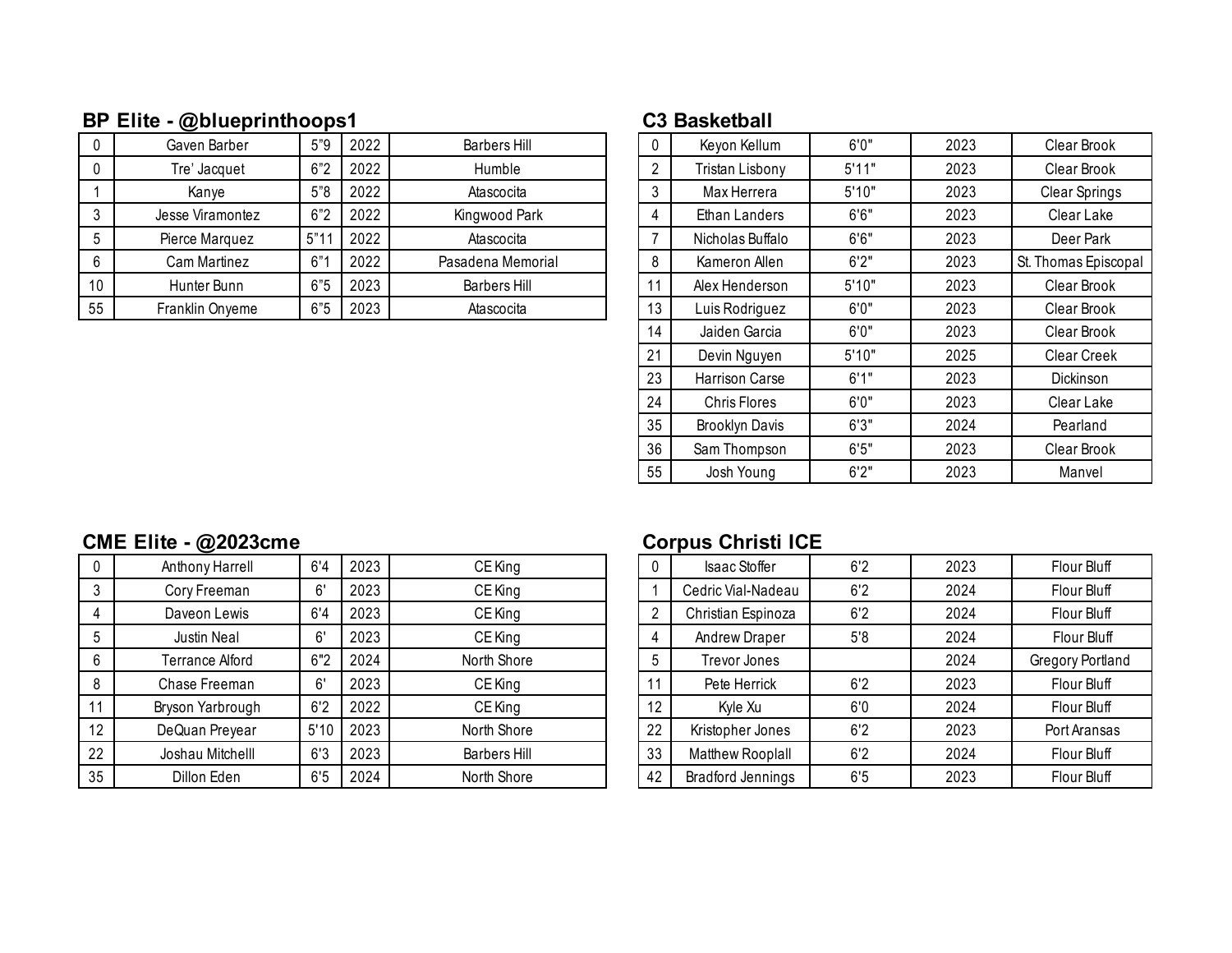|    | Ivan Marquez      | 6''  | 2023 | Tomball                 |    | Dominic Samuel | 6'3  | 2024 | Nimitz     |
|----|-------------------|------|------|-------------------------|----|----------------|------|------|------------|
|    | Ryan Krontz       | 6'0  | 2023 | Tomball Memorial        |    | Jaden Cantave  | 5'10 | 2024 | Atascosita |
|    | Antonio Maldonado | 5'10 | 2023 | <b>Tomball Memorial</b> |    | DearRe Farris  | 6'4  | 2024 | Pearland   |
|    | Jordan Conner     | 6'3  | 2024 | Tomball                 |    | Noe Ike        | 6'1  | 2024 | Kempner    |
| 21 | Peyton Kirkland   | 6'3  | 2023 | <b>Tomball Memorial</b> | 10 | Payton Raia    | 6'0  | 2024 | Cy Ranch   |
| 22 | Aidan Waldron     | 6'2  | 2024 | Tomball                 | 12 | Deadric Fikes  | 6'6  | 2024 | Davis      |
| 23 | Weston Madison    | 6'3  | 2023 | Tomball                 |    | Eric Woods     | 6'1  | 2024 | Nimitz     |

# **Cypress Shock - @CypressShock Drive Nation 16 Dean - @drivenathou2024**

| 2  | Dominic Samuel   | 6'3  | 2024 | Nimitz              |
|----|------------------|------|------|---------------------|
| 6  | Jaden Cantave    | 5'10 | 2024 | Atascosita          |
| 4  | DearRe Farris    | 6'4  | 2024 | Pearland            |
| 5  | Noe Ike          | 6'1  | 2024 | Kempner             |
| 10 | Payton Raia      | 6'0  | 2024 | Cy Ranch            |
| 12 | Deadric Fikes    | 6'6  | 2024 | Davis               |
| 11 | Eric Woods       | 6'1  | 2024 | Nimitz              |
| 23 | Sebastian Mackey | 6'3  | 2024 | <b>Shadow Creek</b> |
| 22 | Micheal George   | 6'2  | 2024 | Klein               |
| 24 | Martez James     | 6'4  | 2024 | <b>College Park</b> |

# **Drive Nation CTX 17U Smoot - @DriveNationCen1 Houston Fam Elite 17U - @famelitehoops**

| $\mathbf{0}$   | Zaylan Duren     | 5'11 | 2023 | console a&m     | 0  | Andre Walker       | 2023 |
|----------------|------------------|------|------|-----------------|----|--------------------|------|
| 2              | Tony McIntosh    | 5'11 | 2023 | east view       | 2  | Alejandro Vangas   | 2023 |
| 3              | Kaden Lewis      | 6'2  | 2023 | console A&m     | 5  | Kesean Satterfield | 2023 |
| $\overline{4}$ | Drekavian Minor  | 5'11 | 2022 | console a&m     | 10 | Wes Wohlfahrt      | 2024 |
| 5              | Khris Wilkerson  | 6'4  | 2023 | ellison         | 23 | Donovan Matthews   | 2023 |
|                | Kesean Garland   | 6'2  | 2023 | ellison         | 24 | Nick Plummer       | 2023 |
| -9             | Raymond Martin   | 5'10 | 2024 | cenral catholic | 30 | Paul Skoutelakis   | 2023 |
| 11             | Justin Gooden    | 6'3  | 2023 | console a&m     |    |                    |      |
| 12             | Ja'Darius Murphy | 6'2  | 2023 | ellison         |    |                    |      |
| 13             | Jaidan Moore     | 6'0  | 2024 | killeen         |    |                    |      |
| 23             | Taylan Johnson   | 5'10 | 2023 | cosole a&m      |    |                    |      |

| Andre Walker            | 2023 |  |
|-------------------------|------|--|
| Alejandro Vangas        | 2023 |  |
| Kesean Satterfield      | 2023 |  |
| Wes Wohlfahrt           | 2024 |  |
| Donovan Matthews        | 2023 |  |
| Nick Plummer            | 2023 |  |
| <b>Paul Skoutelakis</b> | 2023 |  |
|                         |      |  |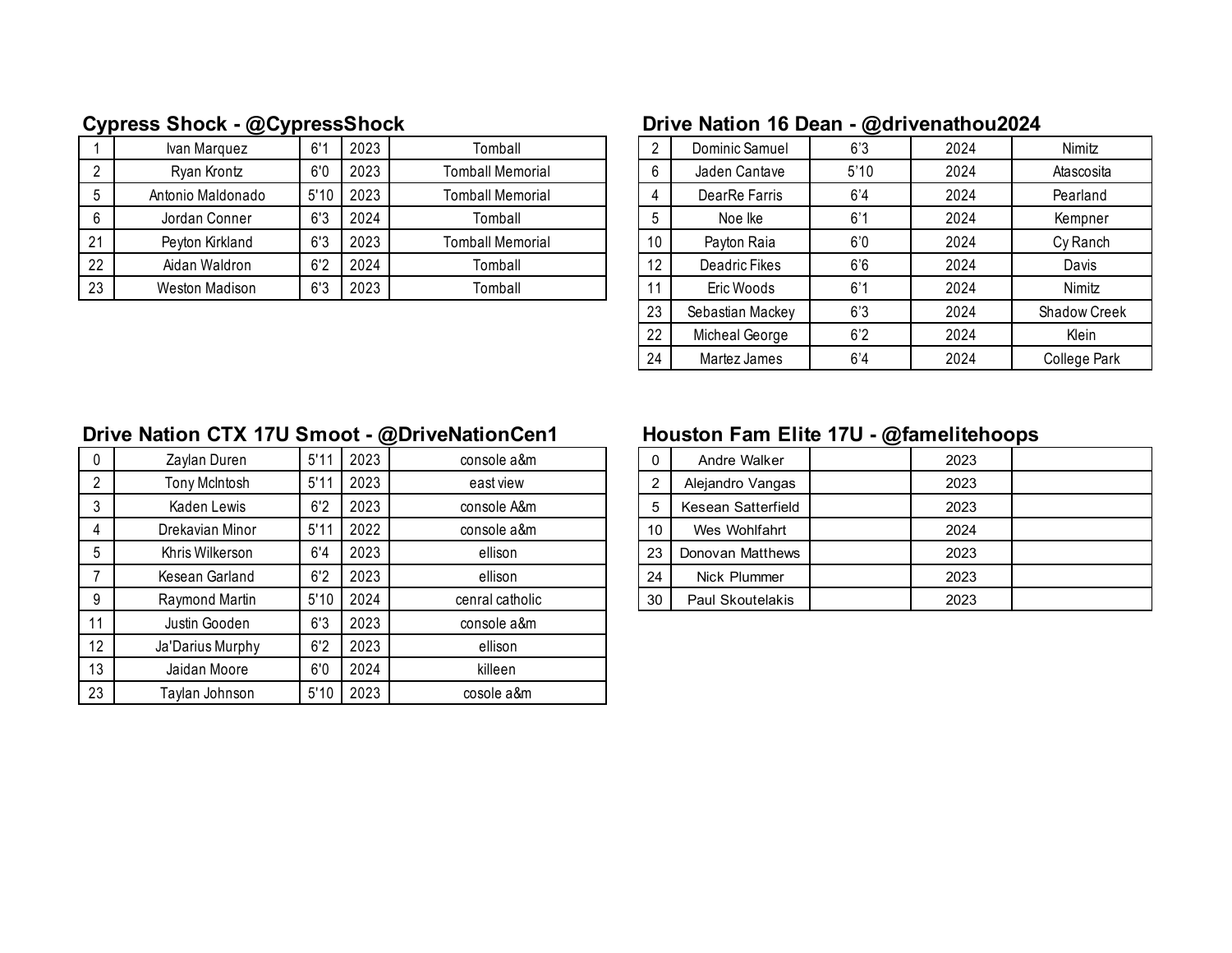| 13 | Jason Scott        | 6'2  | 2025 | Homeschool                 |  | Eian Lowe                   | 5'5 | 2025 | <b>Kinkaid School</b> |
|----|--------------------|------|------|----------------------------|--|-----------------------------|-----|------|-----------------------|
| 23 | lan Inman          | 6'3  | 2025 | The Woodlands              |  | John Scott "Scottie" Guilld | 6'2 | 2025 | Tompkins              |
| 24 | Aidan Buckmon      | 6'0  | 2025 | The Woodlands College Park |  | Tyrus Rathan-Mayes          | 6'3 | 2025 | Langham Creek         |
| 32 | Jayden Chavez      | 6'1  | 2025 | Magnolia                   |  | Nasir Price                 | 6'2 | 2026 | Homeschool            |
| 35 | Evan Mason         | 6'4  | 2025 | The Woodlands              |  | Justin Oriakhi              | 6'4 | 2025 | Katy Westpark         |
| 15 | Grayson Boeker     | 6'3  | 2025 | Cy Woods                   |  | Jamal Chretian              | 6'4 | 2025 | Mayde Creek           |
| 25 | <b>PJ Cousnard</b> | 5'11 | 2025 | Legacy School              |  | Bryce Ambrose Jackson       | 6'4 | 2025 | <b>Shadow Creek</b>   |
|    | JT Terrel          | 6'3  | 2025 | Aldine Davis               |  | Jude Oluokun                | 6'4 | 2025 | Jordan                |
| 30 | Kebari Lewis       | 6'0  | 2025 | <b>Aldine Davis</b>        |  |                             |     |      |                       |

# **Houston Flight 15U Houston Hoops EYBL 15U - @HoustonHoops17U**

|                             | Eian Lowe             | 5'5 | 2025 | Kinkaid School      |
|-----------------------------|-----------------------|-----|------|---------------------|
| John Scott "Scottie" Guilld |                       | 6'2 | 2025 | <b>Tompkins</b>     |
|                             | Tyrus Rathan-Mayes    | 6'3 | 2025 | Langham Creek       |
|                             | Nasir Price           | 6'2 | 2026 | Homeschool          |
|                             | Justin Oriakhi        | 6'4 | 2025 | Katy Westpark       |
|                             | Jamal Chretian        | 6'4 | 2025 | Mayde Creek         |
|                             | Bryce Ambrose Jackson | 6'4 | 2025 | <b>Shadow Creek</b> |
|                             | Jude Oluokun          | 6'4 | 2025 | Jordan              |

| DarKaun King             | 6'7  | 2024 | <b>TACA</b>  | Jace Posey              | 6'4  | 2023 | Strake Je  |
|--------------------------|------|------|--------------|-------------------------|------|------|------------|
| Cameron John Patterson   | 6'4  | 2024 | Summer Creek | Jaland Lowe             | 6'2  | 2023 | FB Mars    |
| Nolan Aigberadion        | 6'8  | 2024 | Cy Fair      | Orlando Cortez Horton J | 5'11 | 2023 | Clear F    |
| Aron Valentine           | 6'4  | 2024 | <b>Bush</b>  | Joseph "Jojo" Tugler    | 6'8  | 2023 | Cy Fa      |
| Anthony Keith Bates, Jr. | 6'3  | 2024 | Seven Lakes  | Malik Presley           | 6'6  | 2023 | San Ma     |
| Justin Begg              | 5'10 | 2024 | Episcopal    | Wyatt Boeker            | 6'8  | 2023 | TWC.       |
| Collins Divine Ugochukwu | 6'2  | 2024 | Clements     | Kendrick De Luna        | 6'10 | 2023 | <b>TMI</b> |
| Chidiebube Chiakwelu     | 6'6  | 2024 | George Ranch |                         |      |      |            |
| <b>Trenton Burns</b>     | 7'1  | 2024 | <b>PSAT</b>  |                         |      |      |            |
|                          |      |      |              |                         |      |      |            |

# **Houston Hoops EYBL 16U - @HoustonHoops17U Houston Hoops EYBL 17U - @HoustonHoops17U**

| DarKaun King             | 6'7  | 2024 | <b>TACA</b>  |                         | Jace Posev           | 6'4  | 2023 | Strake Jesuit      |
|--------------------------|------|------|--------------|-------------------------|----------------------|------|------|--------------------|
| Cameron John Patterson   | 6'4  | 2024 | Summer Creek |                         | Jaland Lowe          | 6'2  | 2023 | <b>FB Marshall</b> |
| Nolan Aigberadion        | 6'8  | 2024 | Cv Fair      | Orlando Cortez Horton J |                      | 5'11 | 2023 | Clear Falls        |
| Aron Valentine           | 6'4  | 2024 | <b>Bush</b>  |                         | Joseph "Jojo" Tugler | 6'8  | 2023 | Cy Falls           |
| Anthony Keith Bates, Jr. | 6'3  | 2024 | Seven Lakes  |                         | <b>Malik Presley</b> | 6'6  | 2023 | San Marcos         |
| Justin Begg              | 5'10 | 2024 | Episcopal    |                         | Wyatt Boeker         | 6'8  | 2023 | <b>TWCA</b>        |
| collins Divine Ugochukwu | 6'2  | 2024 | Clements     |                         | Kendrick De Luna     | 6'10 | 2023 | TMI                |
|                          |      |      |              |                         |                      |      |      |                    |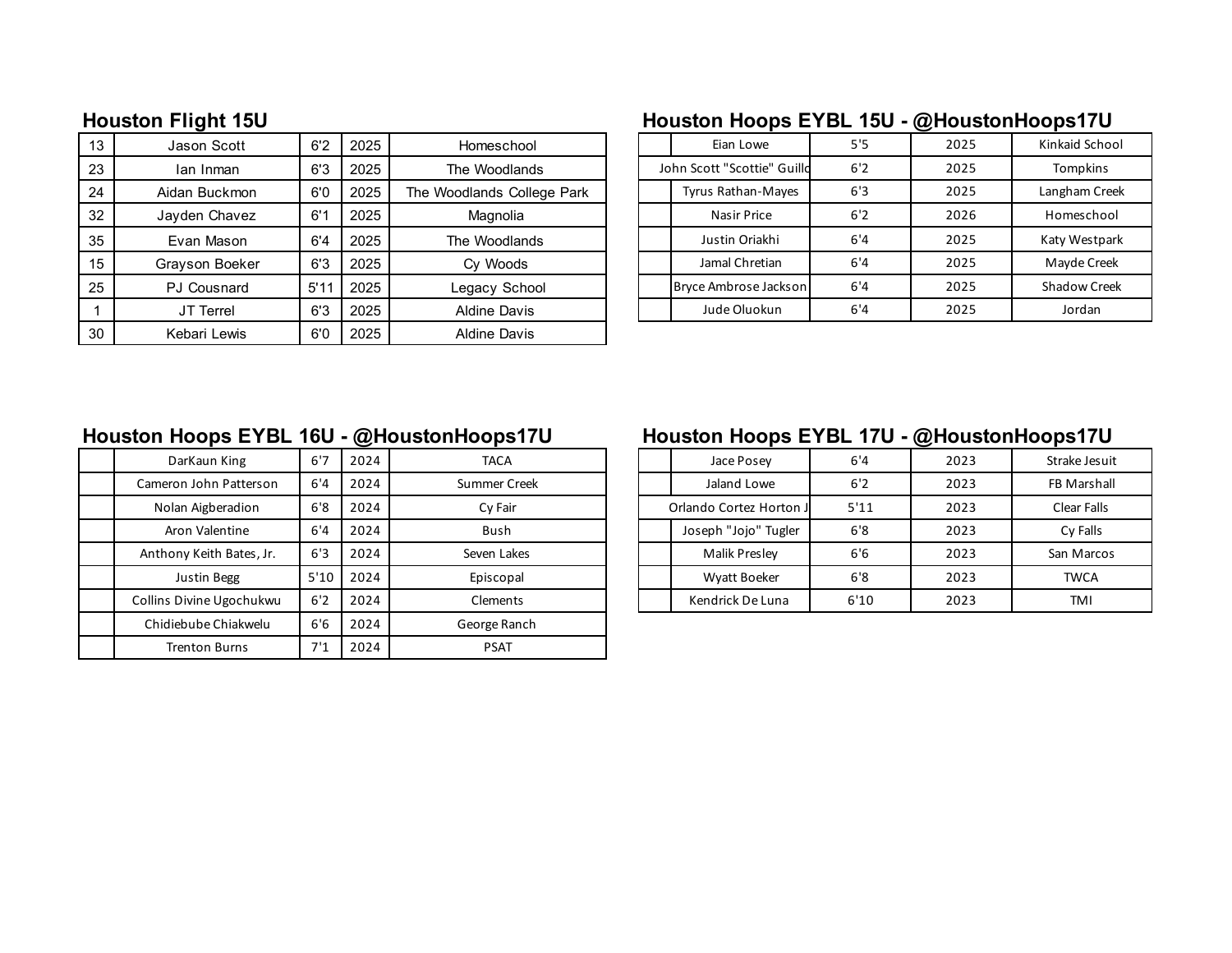| 2022<br>6'2<br>Avant Coleman<br>Goose Creek Memorial<br>0<br>2024<br>6'1<br>John Cooper school<br>Tres Luzey |  |
|--------------------------------------------------------------------------------------------------------------|--|
|                                                                                                              |  |
|                                                                                                              |  |
| 2023<br>6'7<br>8<br><b>Martin Nicholas</b><br>Alief Elsik                                                    |  |
| 2023<br>6'5<br>10<br>AJ Ussin<br>Alief Elsik                                                                 |  |
| 2023<br>11<br>6'3<br>Chuks Egbo<br>Clements                                                                  |  |
| 2023<br>14<br>6'6<br>Jaquise Richmond<br>Barbe                                                               |  |
| 2022<br>Tosh Lyons<br>6'7<br>15<br>Clear Brook                                                               |  |
| 2022<br>6'3<br>20<br>Aerik Holcombe<br>Westbury Christian                                                    |  |
| 2023<br>23<br>6'2<br>Kai'Ree Murray<br>Ft. Bend. Bush                                                        |  |
| 2022<br>24<br>6'1<br>Keyshaun Bell<br>Stratford                                                              |  |

# **Houston Raptors 17U Benjamin - @\_houstonraptors Houston Raptors 17U Jackson - @\_houstonraptors**

| $\mathbf{0}$   | Darius Sullivan     |  | 0  | <b>Adrian Mathis</b>      | 6'1 | 2025 | Brentwood Christian    |
|----------------|---------------------|--|----|---------------------------|-----|------|------------------------|
|                | Ryan Smith          |  |    | Shelton Henderson         | 6'5 | 2025 | Bellaire               |
| $\overline{2}$ | Jalen Rackson       |  |    | Calvin "Trey" Murphy III  | 6'0 | 2025 | Yates                  |
| 3              | Joshua Willis       |  | 4  | Kohlman Dutton            | 6'3 | 2025 | Bellaire               |
| 4              | Kahnye Benjamin     |  | 5  | DeShon Scott              | 6'4 | 2025 | Yates                  |
| 5              | Kailum Galtney      |  |    | <b>Blake Petty</b>        | 6'7 | 2025 | St. Michael's Catholic |
| 6              | Zachias Davis       |  | 8  | O'Marion Harvey           | 6'7 | 2025 | Fulshear               |
|                | <b>Bryce Thomas</b> |  | 12 | Noah Neumann              | 6'0 | 2025 | Bellaire               |
| 9              | Keith Marshall      |  | 22 | Nigel Walls               | 6'9 | 2025 | St. Francis Episcopal  |
| 11             | Jerard Gariet       |  | 25 | Jeremiah Cooper           | 6'8 | 2025 | Westfield              |
| 24             | Nehemiah Jones      |  |    | 33 ebastian Williams-Adan | 6'7 | 2025 | St. John               |

### **Houston Rockstarz 17U JL3 EYBL - Battle - @JL3Elite**

| 0  | <b>Adrian Mathis</b>     | 6'1 | 2025 | Brentwood Christian    |
|----|--------------------------|-----|------|------------------------|
|    | Shelton Henderson        | 6'5 | 2025 | Bellaire               |
| 3  | Calvin "Trey" Murphy III | 6'0 | 2025 | Yates                  |
| 4  | Kohlman Dutton           | 6'3 | 2025 | Bellaire               |
| 5  | DeShon Scott             | 6'4 | 2025 | Yates                  |
| 7  | <b>Blake Petty</b>       | 6'7 | 2025 | St. Michael's Catholic |
| 8  | O'Marion Harvey          | 6'7 | 2025 | Fulshear               |
| 12 | Noah Neumann             | 6'0 | 2025 | Bellaire               |
| 22 | Nigel Walls              | 6'9 | 2025 | St. Francis Episcopal  |
| 25 | Jeremiah Cooper          | 6'8 | 2025 | Westfield              |
| 33 | ebastian Williams-Adan   | 6'7 | 2025 | St. John               |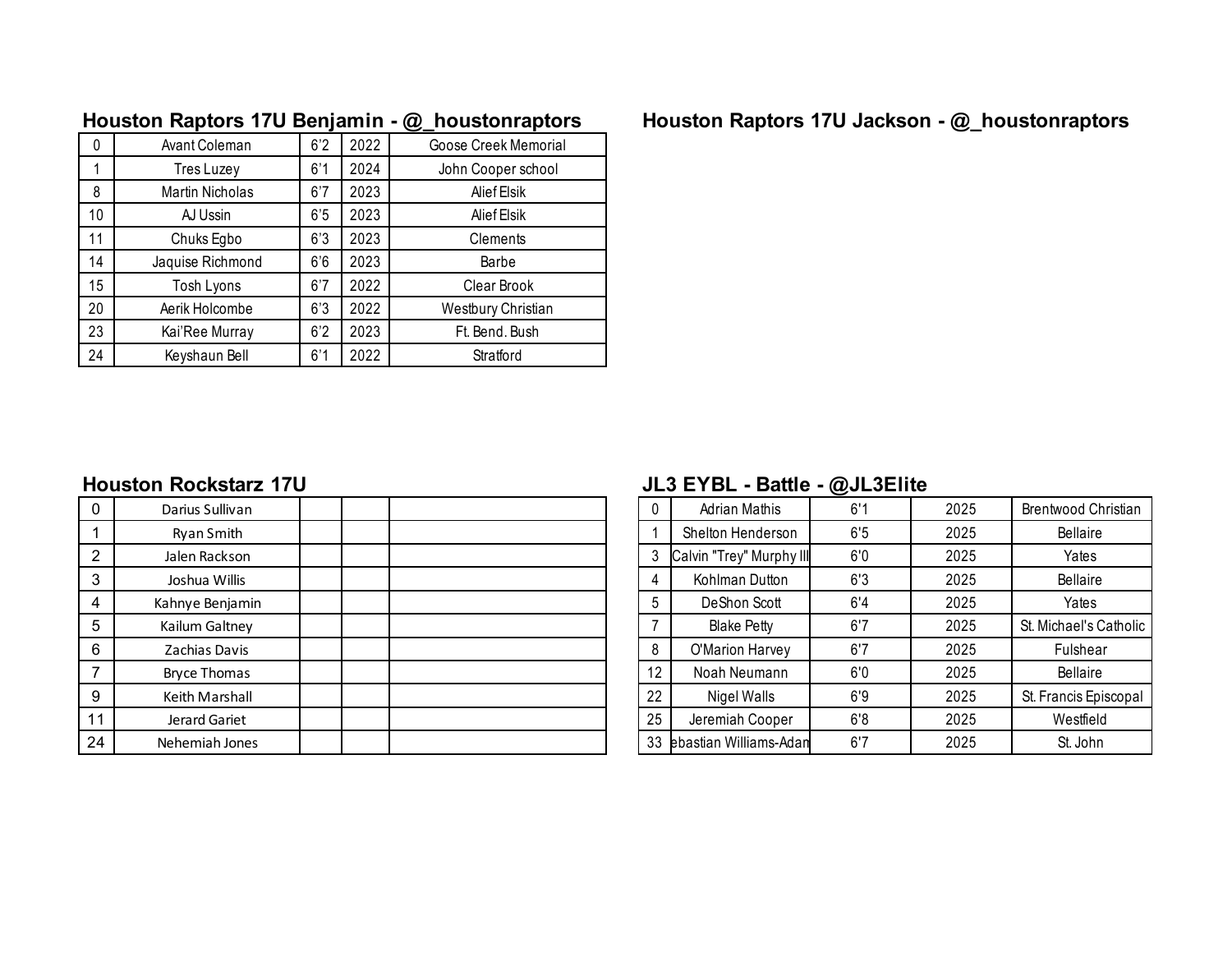# **JL3 EYBL 16U - @JL3Elite JL3 Moochie**

| $\overline{2}$ | Aaron Powell          | 6'1  | 2024 |                        |
|----------------|-----------------------|------|------|------------------------|
| 3              | Kayde Dotson          | 6'2  | 2024 | <b>Beaumont United</b> |
| 4              | Jeremiah Evans        | 6'10 | 2024 | Southwood              |
| 5              | Clarence Payia        | 6'6  | 2024 | <b>Beaumont United</b> |
| 6              | Ashton Simmons        | 6'3  | 2024 | Beaumont Westbrook     |
| 10             | Chris McDermott       | 6'8  | 2024 | Booker T. Washington   |
| 11             | Jerrell Barron, Jr.   | 6'3  | 2024 | Atascocita             |
| 22             | Isaiah Brooks         | 6'6  | 2024 | Klein                  |
| 24             | <b>Jakeel Registe</b> | 6'6  | 2024 | Houston Episcopal      |

## **Joe Little Athletics - @athleticsjoe Katy Jordan - @katyjordanhoops**

|    | Jaydon Carroll        | 6'4  | 2023 | Houston Strake Jesuit             |    | Elijah Black    | 5'9 | 2025 | Katy Jordan |
|----|-----------------------|------|------|-----------------------------------|----|-----------------|-----|------|-------------|
|    | Fawaz Odunbaku        | 6'4  | 2022 | International Leadership of Texas | h  | Isiah Tchokonte | 6'3 | 2023 | Katy Jordan |
|    | Allen Singleton       | 5'10 | 2022 | League City Clear Springs         |    | Grant Black     | 6'3 | 2023 | Katy Jordan |
|    | Michael Oaks          | 6'8  | 2023 | Houston St. Thomas                | 12 | Rayan Fadika    | 6'2 | 2023 | Katy Jordan |
|    | Dylan Dempsey         | 5'1' | 2023 | New Caney                         | 15 | Jake Ryan       | 6'1 | 2023 | Katy Jordan |
| 10 | Nedum Chiadika        | 6'6  | 2024 | Houston Strake Jesuit             | 21 | Quinn Ford      | 6'4 | 2023 | Katy Jordan |
|    | <b>Trevor Lombard</b> | 5'1' | 2023 | Houston Strake Jesuit             | 23 | Misaias Herrera | 6'1 | 2023 | Katy Jordan |
| 12 | Harrison Oriakhi      | 6'5  | 2023 | International Leadership of Texas | 34 | Jude Oluokun    | 6'5 | 2025 | Katy Jordan |
| 34 | Chinwendu Otuonye     | 6'5  | 2023 | Katy Paetow                       |    |                 |     |      |             |

|    |                    | --  |      |             |
|----|--------------------|-----|------|-------------|
|    | Elijah Black       | 5'9 | 2025 | Katy Jordan |
| 5  | Isiah Tchokonte    | 6'3 | 2023 | Katy Jordan |
| 11 | <b>Grant Black</b> | 6'3 | 2023 | Katy Jordan |
| 12 | Rayan Fadika       | 6'2 | 2023 | Katy Jordan |
| 15 | Jake Ryan          | 6'1 | 2023 | Katy Jordan |
| 21 | Quinn Ford         | 6'4 | 2023 | Katy Jordan |
| 23 | Misaias Herrera    | 6'1 | 2023 | Katy Jordan |
| 34 | Jude Oluokun       | 6'5 | 2025 | Katy Jordan |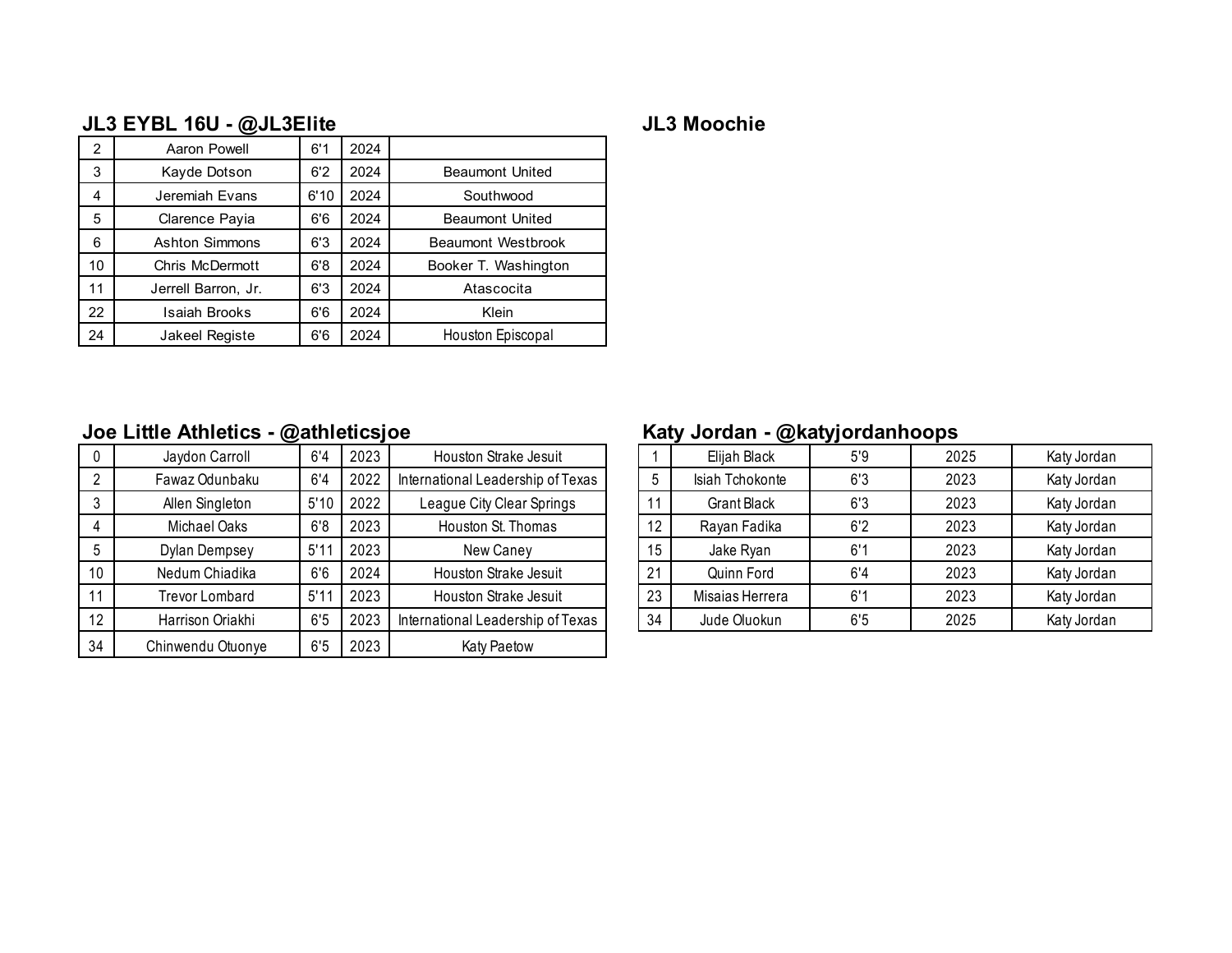|    |                     | --    |      |             |    |                        | $\tilde{\phantom{a}}$ |               |
|----|---------------------|-------|------|-------------|----|------------------------|-----------------------|---------------|
|    | Drew Joyce          | 6'4"  | 2023 | Cinco Ranch |    | Braylan McNeal         |                       | Ruston        |
|    | <b>Brett Norton</b> | 6'3'' | 2024 | Seven Lakes | 3  | Duke Walter, Jr        |                       | Union         |
|    | Luke Ferrell        | 6'3'' | 2023 | Cinco Ranch | 5  | Colby O'Glee           |                       | Airline       |
| 9  | Greg llagan         | 6'1"  | 2023 | Tompkins    |    | Mixon Bankson          |                       | St Mary's     |
| 15 | Johnny Allen        | 6'4"  | 2023 | Seven Lakes | 21 | JB Brown               |                       | Scotlandville |
| 24 | Jeremiah Robinson   | 6'3'' | 2023 | Royal       | 22 | John Carmody           |                       | Loyola        |
| 25 | Josh Lennon         | 6'3'' | 2023 | Cinco Ranch | 23 | Landon Strother        |                       | Fairview      |
| 32 | Trevor Martz        | 6'5'' | 2023 | Jordan      | 30 | Jay Key                |                       | Junction City |
| 44 | Jaxon Brock         | 5'10' | 2023 | Seven Lakes | 31 | <b>Stafford Bailey</b> |                       | Minden        |
| 45 | Harrison Moore      | 6'7'' | 2023 | Cinco Ranch | 32 | Nick Bailey            |                       | Mansfield     |

# **Katy Warriors 17U - @katy\_warriors La Select Team Millsap 2023 - @SelectMillsap**

|    | Braylan McNeal         | Ruston        |
|----|------------------------|---------------|
| 3  | Duke Walter, Jr        | Union         |
| 5  | Colby O'Glee           | Airline       |
| 11 | Mixon Bankson          | St Mary's     |
| 21 | <b>JB Brown</b>        | Scotlandville |
| 22 | John Carmody           | Loyola        |
| 23 | Landon Strother        | Fairview      |
| 30 | Jay Key                | Junction City |
| 31 | <b>Stafford Bailey</b> | Minden        |
| 32 | Nick Bailey            | Mansfield     |

### **N Houston Hustle 17U National - @nhoustonhustle Principles First Select - @principles1rst**

| 0  | Francisco Espinoza       | 5'9'' | 2023 | Conroe       |    | Errol Chaelani    | 5"9  | 2023 | Foster        |
|----|--------------------------|-------|------|--------------|----|-------------------|------|------|---------------|
|    | <b>Travis Pinder</b>     | 6'1"  | 2022 | Caney Creek  |    | Joel Elfret       | 5"11 | 2023 | Katy          |
| 3  | Terrence Thompson        | 6'0'' | 2023 | Summer Creek |    | Cole Heaney       | 6"0  | 2023 | Katy          |
| 4  | Daniel Chapa             | 6'3'' | 2023 | Caney Creek  | 2  | Kavontrae Johnson | 6"0  | 2023 | Willis        |
| 5  | <b>Braden Bostwick</b>   | 6'3'' | 2022 | Tarkington   | 12 | Gavin Lee         | 5"11 | 2025 | Paetow        |
| 6  | Dajuaghn Walker          | 6'1"  | 2023 | Summer Creek | 16 | Jacob South       | 5"9  | 2024 | Katy          |
| 9  | Kejuan McCall            | 5'11" | 2022 | McLain       | 21 | Cason Cole        | 6"5  | 2023 | Katy          |
| 10 | Samuel Brandon           | 6'0'' | 2022 | New Caney    | 22 | Justin Buenger    | 6"0  | 2023 | Katy          |
| 11 | Ryan Wright              | 5'9'' | 2023 | Tarkington   | 30 | Anush Rezal       | 6"0  | 2023 | <b>Travis</b> |
| 12 | Dee Parks                | 6'1"  | 2023 | Summer Creek | 36 | Isaiah Masha      | 5"10 | 2023 | Willis        |
| 14 | <b>Seth Caceres</b>      | 6'2"  | 2023 | Summer Creek | 44 | Nicholas Delgado  | 6"5  | 2024 | Klein Cain    |
| 21 | <b>Breddrin Williams</b> | 5'10" | 2022 | Kipp Houston | 45 | Jesse Babalola    | 6"0  | 2023 | Cinco Ranch   |
|    |                          |       |      |              |    |                   |      |      |               |

| 0  | Errol Chaelani    | 5"9  | 2023 | Foster      |
|----|-------------------|------|------|-------------|
| 0  | Joel Elfret       | 5"11 | 2023 | Katy        |
|    | Cole Heaney       | 6"0  | 2023 | Katy        |
| 2  | Kavontrae Johnson | 6"0  | 2023 | Willis      |
| 12 | Gavin Lee         | 5"11 | 2025 | Paetow      |
| 16 | Jacob South       | 5"9  | 2024 | Katy        |
| 21 | Cason Cole        | 6"5  | 2023 | Katy        |
| 22 | Justin Buenger    | 6"0  | 2023 | Katy        |
| 30 | Anush Rezal       | 6"0  | 2023 | Travis      |
| 36 | Isaiah Masha      | 5"10 | 2023 | Willis      |
| 44 | Nicholas Delgado  | 6"5  | 2024 | Klein Cain  |
| 45 | Jesse Babalola    | 6"0  | 2023 | Cinco Ranch |
| 46 | Julian Pelayo     | 6"0  | 2023 | Willis      |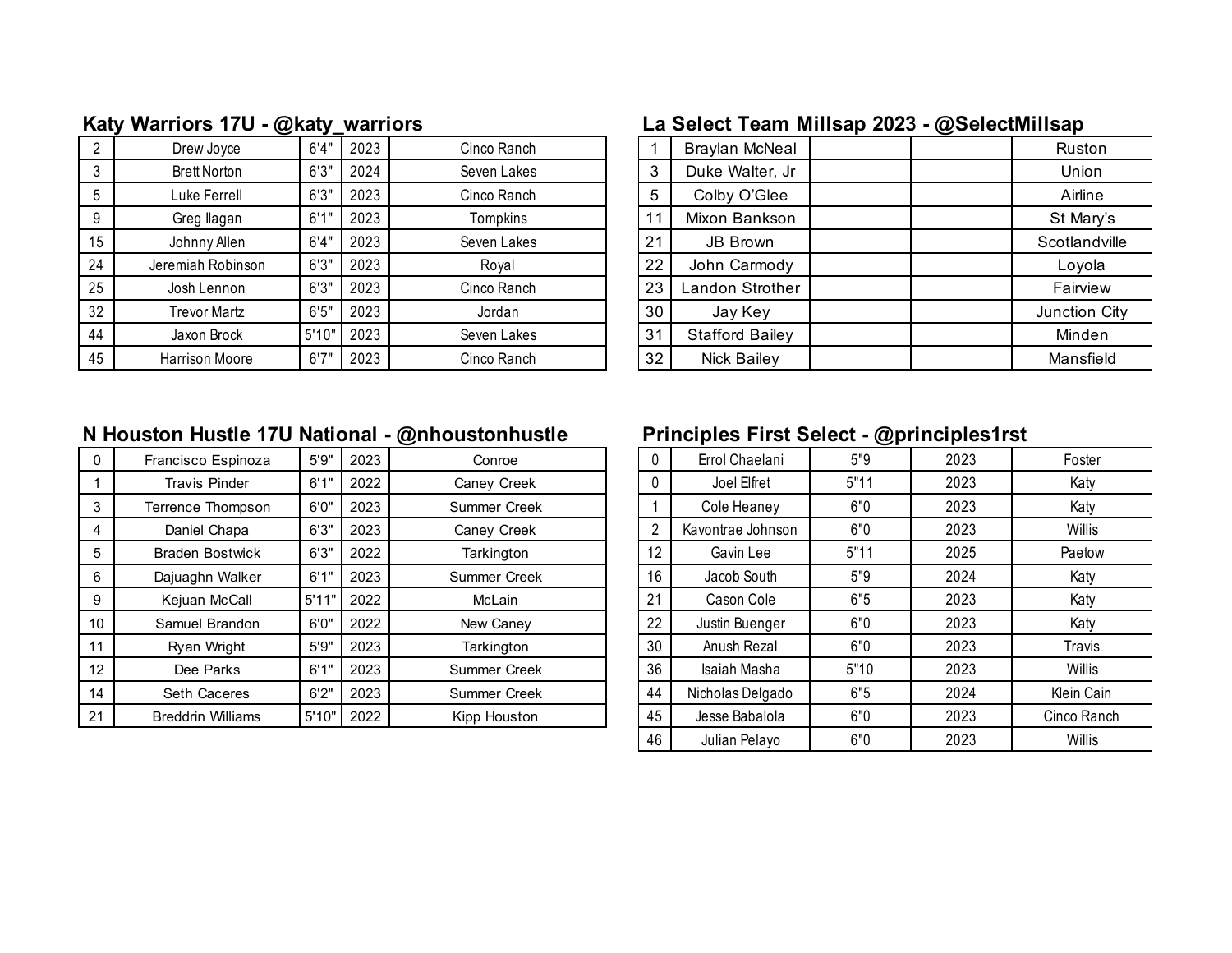|    | Payton Jones        | 6'0  | 2024 | CO-OP                |    | Johnny Bowens          | 6'5'' | 2023 | Judson                      |
|----|---------------------|------|------|----------------------|----|------------------------|-------|------|-----------------------------|
|    | Wayne Roundtree     | 5'11 | 2024 | <b>MADISIONVILLE</b> | 3  | Jameer Dudley          | 6'3'' | 2023 | Clemens                     |
|    | Luke Monroe         | 6'0  | 2024 | <b>COLD SPRING</b>   | 9  | Isaac Chigbogu         | 6'5'' | 2023 | Chhurchill                  |
|    | Jeremy Miles        | 6'3  | 2023 | <b>NEW WAVERLY</b>   | 12 | <b>Braxton Burdick</b> | 6'4'' | 2022 | Boerne Champion             |
|    | Kaden Judie         | 6'4  | 2023 | ALPHA OMEGA          | 15 | Jarek Schmittou        | 5'10" | 2023 | Churchill                   |
| 11 | Ronan Gomberg       | 5'1' | 2024 | CO-OP                | 23 | Dylan Gonzalez         | 5'10" | 2023 | Wagner                      |
| 13 | Karrter Ellis       | 5'8  | 2022 | ANDERSON             | 31 | Jordyn Heard           | 6'6'' | 2023 | <b>CC Veterans Memorial</b> |
| 15 | Sebastian Amaro     | 6'1  | 2022 | <b>NEW WAVERLY</b>   | 35 | Ethan Croley           | 6'8'' | 2023 | Clark                       |
| 17 | Nick Bess           | 6'4  | 2022 | CO-OP                | 44 | Isaiah Salazar         | 6'3'' | 2022 | Taft                        |
| 23 | Mar'tavian Offining | 6'3  | 2022 | ANDERSON             |    |                        |       |      |                             |
| 32 | AJ Steffa           | 6'5  | 2024 | ALPHA OMEGA          |    |                        |       |      |                             |
|    | Terrence Pardue     | 6'3  | 2025 | <b>PSAT</b>          |    |                        |       |      |                             |

## **RL9 Honor Armor Lions SA Fire 17U - @safire\_210**

|    | Johnny Bowens          | 6'5'' | 2023 | Judson                      |
|----|------------------------|-------|------|-----------------------------|
| 3  | Jameer Dudley          | 6'3'' | 2023 | Clemens                     |
| 9  | Isaac Chigbogu         | 6'5'' | 2023 | Chhurchill                  |
| 12 | <b>Braxton Burdick</b> | 6'4"  | 2022 | Boerne Champion             |
| 15 | Jarek Schmittou        | 5'10" | 2023 | Churchill                   |
| 23 | Dylan Gonzalez         | 5'10" | 2023 | Wagner                      |
| 31 | Jordyn Heard           | 6'6'' | 2023 | <b>CC Veterans Memorial</b> |
| 35 | Ethan Croley           | 6'8"  | 2023 | Clark                       |
| 44 | Isaiah Salazar         | 6'3'' | 2022 | Taft                        |

# **SA Fire 17U Black - @safire\_210 SABO Gold - @sabowarhawks**

| U  | Jordan Owens          | 5'11" | 2023 | Converse Judson     |    | Preston Cazalas     | 6'2'' | 2023 | CC London               |
|----|-----------------------|-------|------|---------------------|----|---------------------|-------|------|-------------------------|
|    | Daniel Rodriguez      | 5'9'' | 2023 | Southwest Legacy    |    | Solo Benavides      | 5'10" | 2023 | <b>Central Catholic</b> |
|    | Mason Walker          | 5'9'' | 2023 | Winston Churchill   |    | Enrique Cardenas    | 5'9'' | 2023 | Central Catholic        |
| 3  | Amarion Reese         | 6'1"  | 2022 | John M. Harlan      | 10 | Xavi Gonzales       | 5'11" | 2023 | <b>Central Catholic</b> |
| 9  | Jared Gillig          | 6'0'' | 2023 | Louis D. Brandeis   | 13 | <b>Ward Harrell</b> | 6'7'' | 2023 | New Braunfels           |
| 10 | Oz Goytia             | 5'11' | 2022 | <b>Thomas Clark</b> | 14 | Connor Castro       | 6'5'' | 2023 | Central Catholic        |
| 14 | <b>Isaiah Perales</b> | 6'0'' | 2023 | G.W. Brackenridge   | 23 | Aden Mendez         | 5'10" | 2023 | SA Warren               |
| 21 | Royce Robinson        | 6'0'' | 2023 | Louis D. Brandeis   | 30 | Pierson Cazalas     | 6'3'' | 2023 | CC London               |
| 23 | Sire Mauvais          | 6'4'' | 2023 | Converse Judson     | 32 | Aaron Chbeir        | 6'3'' | 2023 | SA Churchill            |
| 24 | Yeral Martinez        | 6'5'' | 2023 | Converse Judson     | 33 | Evan Behn           | 6'5'' | 2023 | SA Churchill            |
| 44 | Ethan Greenwood       | 6'0'' | 2022 | FEAST Home School   |    |                     |       |      |                         |

| 3  | <b>Preston Cazalas</b> | 6'2"  | 2023 | CC London               |
|----|------------------------|-------|------|-------------------------|
| 4  | Solo Benavides         | 5'10" | 2023 | <b>Central Catholic</b> |
| 7  | Enrique Cardenas       | 5'9'' | 2023 | Central Catholic        |
| 10 | Xavi Gonzales          | 5'11" | 2023 | Central Catholic        |
| 13 | Ward Harrell           | 6'7'' | 2023 | New Braunfels           |
| 14 | Connor Castro          | 6'5'' | 2023 | <b>Central Catholic</b> |
| 23 | Aden Mendez            | 5'10" | 2023 | <b>SA Warren</b>        |
| 30 | Pierson Cazalas        | 6'3'' | 2023 | CC London               |
| 32 | Aaron Chbeir           | 6'3'' | 2023 | <b>SA Churchill</b>     |
| 33 | Evan Behn              | 6'5'' | 2023 | SA Churchill            |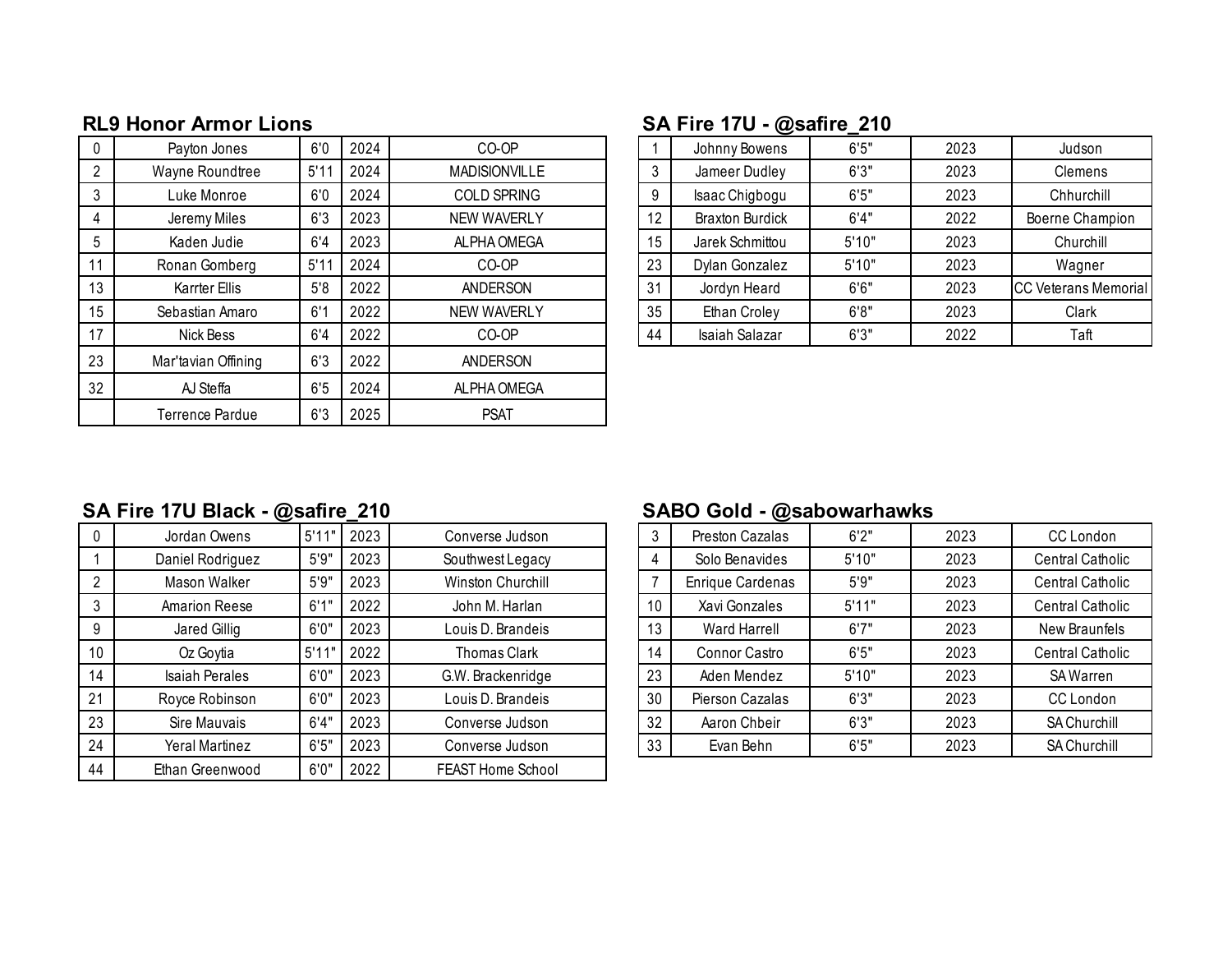|    | Joshua Aereola      | 5'8            | 2024 | Legacy Christian Academy |    | Prizze Perkins  | 6'1 | 2023 | Cypress-Fairbanks |
|----|---------------------|----------------|------|--------------------------|----|-----------------|-----|------|-------------------|
|    | Jake Harrison       | 6'1            | 2022 | Nederland                |    | Jabari Bushnell | 6'5 | 2023 | Cypress-Parks     |
|    | Isaiah Holt         | 5 <sup>5</sup> | 2024 | Lumberton                |    | Kamari Stanfill | 6'2 | 2023 | Stratford         |
|    | Cade Harmon         | 6'2            | 2022 | Lumberton                |    | Heayden Daly    |     | 2023 | Stratford         |
| 13 | Rocedric Pappillion | 6'5            | 2023 | West Orange Stark        |    | Markel Watson   | 6'5 | 2022 | Cypress-Creek     |
| 23 | Luke Harrison       | 5'1            | 2023 | Nederland                | 10 | Marlin Meggs    | 6'0 | 2023 | Cypress-Fairbanks |
| 20 | Jamarr O'Neal       | 5,7            | 2025 | West Orange Stark        | 17 | J'amari Shorter |     | 2023 | Stratford         |
| 12 | Timothy Holt        | 6'0            | 2022 | Lumberton                | 21 | Kendrae Hale    | 6'1 | 2023 | Cypress-Falls     |
| 34 | Garry White         | 5'1            | 2024 | Silsbee                  | 24 | Maxi Murvee     |     | 2023 | Stratford         |

### **SETX Thunder Steam Ahead - @acevedo\_coach**

| 0  | Prizze Perkins  | 6'1 | 2023 | Cypress-Fairbanks |
|----|-----------------|-----|------|-------------------|
| 0  | Jabari Bushnell | 6'5 | 2023 | Cypress-Parks     |
| 2  | Kamari Stanfill | 6'2 | 2023 | Stratford         |
| 3  | Heayden Daly    |     | 2023 | Stratford         |
| 5  | Markel Watson   | 6'5 | 2022 | Cypress-Creek     |
| 10 | Marlin Meggs    | 6'0 | 2023 | Cypress-Fairbanks |
| 17 | J'amari Shorter |     | 2023 | Stratford         |
| 21 | Kendrae Hale    | 6'1 | 2023 | Cypress-Falls     |
| 24 | Maxi Murvee     |     | 2023 | Stratford         |

### **Team Imperial Drake Team Imperial Drew**

| 2  | Nicolas Howard  | 2023 | Clear Lake | $\mathbf 0$ | <b>Christian Pickney</b> | 2022 | Clear Brook        |
|----|-----------------|------|------------|-------------|--------------------------|------|--------------------|
| 4  | John Marietta   | 2023 | Clear Lake |             | Christian Bradshaw       | 2022 | Clear Brook        |
|    | Mike Murray     |      | Cy Lakes   |             | Kalil Pestaina           | 2022 | <b>Alvin</b>       |
| 13 | Jacob Schaefer  | 2023 | Manvel     |             | Edwin Preson             | 2022 | Lutheran North     |
| 20 | Marshall Mason  | 2025 | Clear LAke |             | Christian Umana          | 2024 | <b>Clear Creek</b> |
| 21 | Tanner Hutchins | 2024 | Clear Lake | 14          | Ethan Landers            | 2023 | Clear Lake         |
| 22 | Armani Reese    | 2023 | Clear Lake | 15          | Brendan Taylor           | 2022 | Clear Lake         |
|    | Gregory Daulton |      |            | 24          | Alex Melillo             | 2023 | Lutheran South     |
|    | Demarian Bills  |      |            | 30          | Zion Harper              | 2023 | Lutheran North     |
|    | Donvavon        |      |            |             |                          |      |                    |

| Nicolas Howard  | 2023 | Clear Lake | 0  | <b>Christian Pickney</b> | 2022 | Clear Brook        |
|-----------------|------|------------|----|--------------------------|------|--------------------|
| John Marietta   | 2023 | Clear Lake |    | Christian Bradshaw       | 2022 | Clear Brook        |
| Mike Murray     |      | Cy Lakes   | 3  | Kalil Pestaina           | 2022 | Alvin              |
| Jacob Schaefer  | 2023 | Manvel     | 5  | Edwin Preson             | 2022 | Lutheran North     |
| Marshall Mason  | 2025 | Clear LAke | 11 | Christian Umana          | 2024 | <b>Clear Creek</b> |
| Tanner Hutchins | 2024 | Clear Lake | 14 | Ethan Landers            | 2023 | Clear Lake         |
| Armani Reese    | 2023 | Clear Lake | 15 | Brendan Taylor           | 2022 | Clear Lake         |
| Gregory Daulton |      |            | 24 | Alex Melillo             | 2023 | Lutheran South     |
| Demarian Bills  |      |            | 30 | Zion Harper              | 2023 | Lutheran North     |
|                 |      |            |    |                          |      |                    |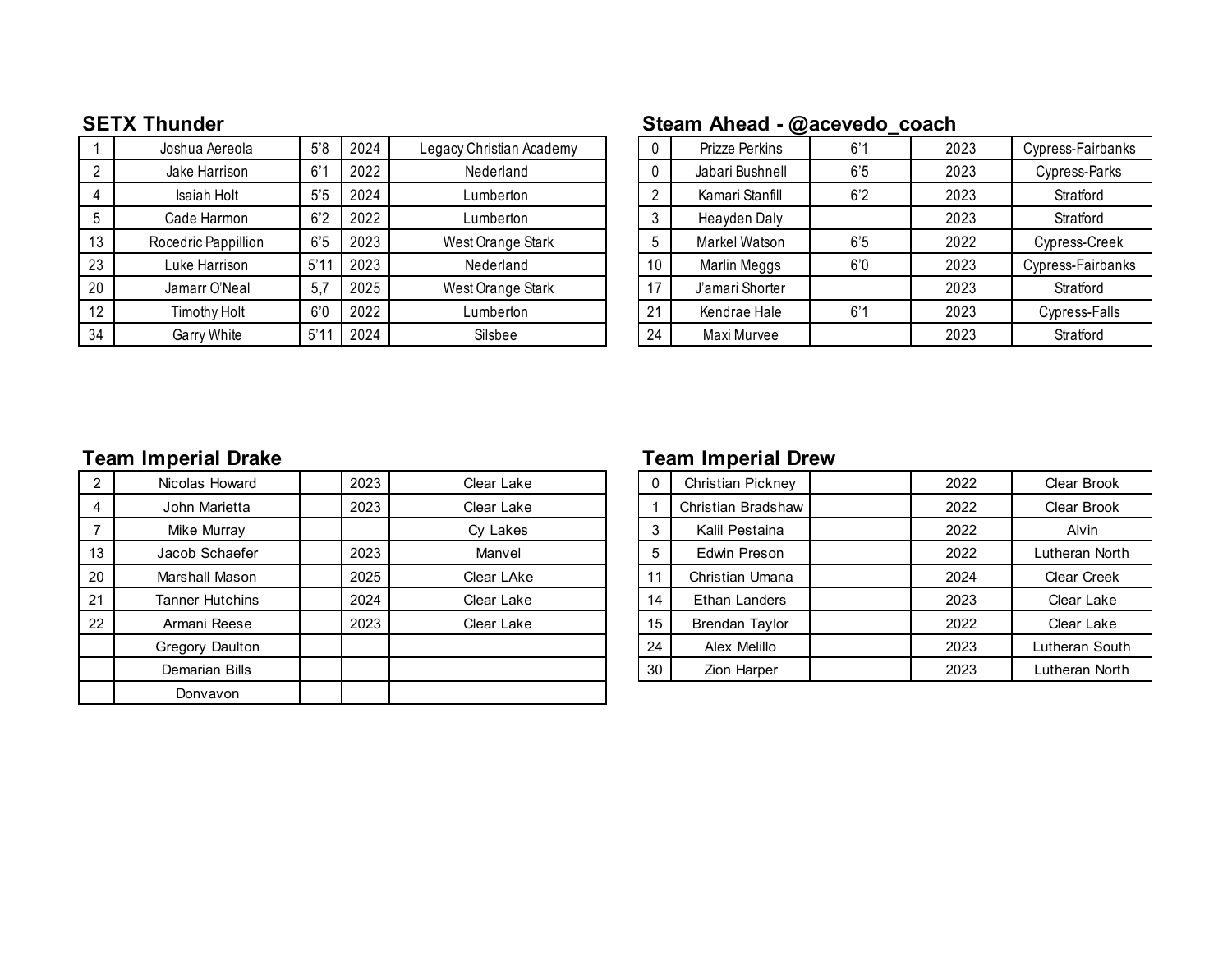|    | Evan Levy     | 5'8 | 2025          | St. Thomas            |    | Jake Holland            | 5'11 | 2024 | Cy Ridge     |
|----|---------------|-----|---------------|-----------------------|----|-------------------------|------|------|--------------|
|    | Jett Sutton   | 6'1 | 2025          | Lake Creek            |    | Reese Martin            | 6'2  | 2024 | Buda Johnson |
|    | Nick Brashear |     | $5'10$   2025 | Woodlands Christian   | 4  | Rylani Johnson          | 6'2  | 2024 | <b>PSAT</b>  |
| 5  | Howie Keene   | 6'3 | 2025          | Concordia             | 5  | Odis Carter II          | 5'9  | 2024 | CE King      |
| 11 | Landon Greer  | 6'2 | 2025          | Lufkin Hudson         | 10 | Yemi Aladekere          | 6'1  | 2024 | Travis       |
| 13 | Ty Cogdill    | 6'0 | 2025          | Cy Woods              |    | Jackson Williams        | 6'3  | 2024 | John Cooper  |
| 35 | Aidean Rainey | 6'5 | 2025          | Katy Taylor           | 15 | <b>Stoney Hadnot</b>    | 6'5  | 2024 | Cy Springs   |
| 55 | Raken Vargas  |     | $5'10$   2025 | <b>Second Baptist</b> | 30 | Ade Onaleye             | 6'5  | 2024 | Paetow       |
|    | JJ Laboy      | 6'3 | 2025          | St Francis Episcopal  | 32 | <b>Wesley Stallings</b> | 6'10 | 2024 | Stratford    |
|    |               |     |               |                       |    |                         |      |      |              |

# **Team Temple 15U - @templelifehoops Team Temple 16U - @templelifehoops**

| 5'8 | 2025 | St. Thomas               |    | Jake Holland            | 5'11 | 2024 | Cy Ridge     |
|-----|------|--------------------------|----|-------------------------|------|------|--------------|
| 6'1 | 2025 | Lake Creek               | ົ  | Reese Martin            | 6'2  | 2024 | Buda Johnson |
|     |      | Woodlands Christian      |    | Rylani Johnson          | 6'2  | 2024 | <b>PSAT</b>  |
| 6'3 | 2025 | Concordia                | 5  | Odis Carter II          | 5'9  | 2024 | CE King      |
| 6'2 | 2025 | Lufkin Hudson            | 10 | Yemi Aladekere          | 6'1  | 2024 | Travis       |
| 6'0 | 2025 | Cy Woods                 | 11 | Jackson Williams        | 6'3  | 2024 | John Cooper  |
| 6'5 | 2025 | Katy Taylor              | 15 | <b>Stoney Hadnot</b>    | 6'5  | 2024 | Cy Springs   |
|     |      | <b>Second Baptist</b>    | 30 | Ade Onaleye             | 6'5  | 2024 | Paetow       |
| 6'3 | 2025 | St Francis Episcopal     | 32 | <b>Wesley Stallings</b> | 6'10 | 2024 | Stratford    |
|     |      | 5'10 2025<br>$5'10$ 2025 |    |                         |      |      |              |

### **Team Temple 17U - @templelifehoops TESA**

|    | Joel Oluokun            | 6'8 | 2022        | <b>Katy Tompkins</b> |    | Julius Crosby  | 6'2 | 2023 | Wheatley |
|----|-------------------------|-----|-------------|----------------------|----|----------------|-----|------|----------|
|    | Jaxon Olvera            | 6'4 | 2023        | Lake Creek           |    | Chetwin Gentry | 6'0 | 2023 | Wheatley |
|    | RJ Manginello           |     | $5'11$ 2023 | Second Baptist       |    | Raynard Norman | 6'2 | 2025 | Wheatley |
| 3  | <b>Gaberiel Alvarez</b> | 6'4 | 2023        | <b>Heights</b>       |    | Daveon Jones   | 6'1 | 2024 | CE King  |
| 4  | Corey Hadnot            | 6'2 | 2023        | Cv-Creek             |    | Kamron Thomas  | 6'2 | 2023 | Wheatley |
| 21 | Terrance Bryant         | 6'5 | 2023        | St. Thomas Episcopal |    | Kobre Harris   | 6'3 | 2025 | Wheatley |
| 31 | AJ Carter               | 6'6 | 2023        | Langham Creek        | 15 | Darrel Flowers | 6'4 | 2025 | Kashmere |
| 32 | Jeremiah Greer          | 6'7 | 2022        | Cy-Ridge             | 21 | Dudley Johnson | 6'4 | 2024 | Wheatley |

| 0  | Julius Crosby          | 6'2 | 2023 | Wheatley   |
|----|------------------------|-----|------|------------|
| 1  | <b>Chetwin Gentry</b>  | 6'0 | 2023 | Wheatley   |
| 1  | Raynard Norman         | 6'2 | 2025 | Wheatley   |
| 2  | Daveon Jones           | 6'1 | 2024 | CE King    |
| 5  | Kamron Thomas          | 6'2 | 2023 | Wheatley   |
| 11 | Kobre Harris           | 6'3 | 2025 | Wheatley   |
| 15 | Darrel Flowers         | 6'4 | 2025 | Kashmere   |
| 21 | Dudley Johnson         | 6'4 | 2024 | Wheatley   |
| 22 | <b>Justin Williams</b> | 6'5 | 2023 | McArthor   |
| 30 | <b>KJ</b> Davenport    | 6'3 | 2023 | North Side |
| 35 | Anthony Harrel         | 6'4 | 2023 | CE King    |
|    | Shamon Benjamin        | 6'4 | 2024 | Wheatley   |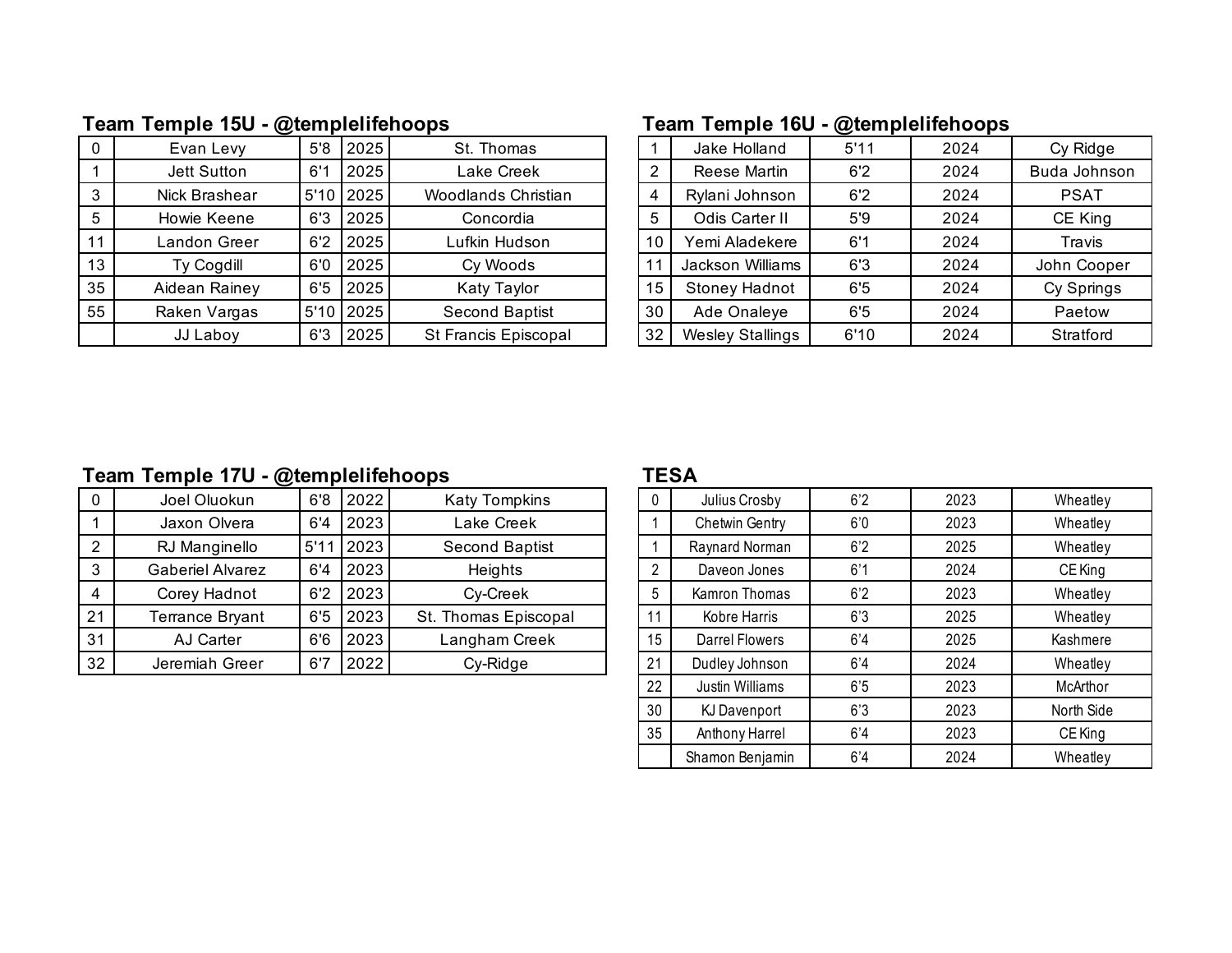|   | $\mathbf{u}$ or Bengalo - wavengalo |       |      |                   |  |  |  |  |  |  |  |
|---|-------------------------------------|-------|------|-------------------|--|--|--|--|--|--|--|
| 0 | Samuel Nkassa                       | 6'4"  | 2023 | Grand Oaks School |  |  |  |  |  |  |  |
|   | Antoine Silvers, Jr                 | 6'4'' | 2023 | MacArthur School  |  |  |  |  |  |  |  |
| 2 | Jordan Reece                        | 5'10" | 2023 | Grand Oaks School |  |  |  |  |  |  |  |
|   | AJ Stephens                         | 6'1   | 2023 | MacArthur School  |  |  |  |  |  |  |  |
| 5 | Caleb Edwards                       | 6'2"  | 2023 | Grand Oaks School |  |  |  |  |  |  |  |
| 6 | Aden Dominguez                      | 6'0'' | 2023 | Woodlands School  |  |  |  |  |  |  |  |

10 | Merek Soriano | 6'2" | 2023 | Woodlands School 13 Ryan King | 5'7" | 2023 | Klein Oak School 14 Coan Handy | 6'4" | 2023 | Grand Oaks School 15 Cobey Horn 6'3" | 2023 | MacArthur School 11 Richard Safa | 6'2" | 2023 | Oak Ridge School

### **TFW Bengals - @tfwbengals The Institute 17U**

### **TX Flight Basketball - @bucketvilletx TX Take Over 16U Adidas - @ttebbclub**

|    | <b>Eddie Gonzales</b> | 5'9  | 2022 | South San       |               | Kaden Tate            | 6'6  | 2024 | Shadow Creek          |
|----|-----------------------|------|------|-----------------|---------------|-----------------------|------|------|-----------------------|
| 2  | Isidro Guajardo       | 5'10 | 2024 | McCollum        |               | Mac Reed III          | 5'10 | 2024 | Mayde Creek           |
| 4  | Donovan Mancha        | 6'1  | 2023 | McCollum        |               | Aedan Lewis           | 6'2  | 2024 | Lake Creek            |
| 5  | Kameron Ford          | 5'10 | 2022 | South San       |               | Jace Jeffries         | 5'10 | 2024 | St Thomas             |
| 11 | Illusion Saldaña      | 6'0  | 2023 | South San       |               | Chase Mackenzie       | 5'8  | 2024 | Ft Bend Marshall      |
| 13 | Jaden Dancy           | 6'2  | 2023 | SA Johnson      | $\mathfrak b$ | Kevin Range Jr        | 5'10 | 2024 | OB Tompkins           |
| 20 | Jovan Jimenez         | 6'0  | 2024 | Eagle Pass Winn | 6             | Jordan Johnson        | 6'6  | 2024 | <b>PSAT</b>           |
| 23 | Jacob Montez          | 5'9  | 2022 | McCollum        |               | <b>Ubong Anwanane</b> | 6'6  | 2024 | <b>Ft Bend Travis</b> |
| 25 | Jose Balbuena         | 5'1' | 2023 | Eagle Pass Winn |               | Allen Paul            | 6'3  | 2024 | Cy Lakes              |
| 30 | Pedro Vaslenzuela     | 6'0  | 2023 | Harlandale      | 21            | CJ White              | 6'6  | 2024 | Foster                |
| 21 | Jeremiah Torres       | 6'2  | 2023 | SA Jefferson    |               |                       |      |      |                       |

| 0  | Kaden Tate            | 6'6  | 2024 | <b>Shadow Creek</b>     |
|----|-----------------------|------|------|-------------------------|
|    | Mac Reed III          | 5'10 | 2024 | Mayde Creek             |
| 2  | Aedan Lewis           | 6'2  | 2024 | Lake Creek              |
| 3  | Jace Jeffries         | 5'10 | 2024 | St Thomas               |
| 4  | Chase Mackenzie       | 5'8  | 2024 | <b>Ft Bend Marshall</b> |
| 5  | Kevin Range Jr        | 5'10 | 2024 | OB Tompkins             |
| 6  | Jordan Johnson        | 6'6  | 2024 | <b>PSAT</b>             |
| 7  | <b>Ubong Anwanane</b> | 6'6  | 2024 | <b>Ft Bend Travis</b>   |
| 11 | Allen Paul            | 6'3  | 2024 | Cy Lakes                |
| 21 | CJ White              | 6'6  | 2024 | Foster                  |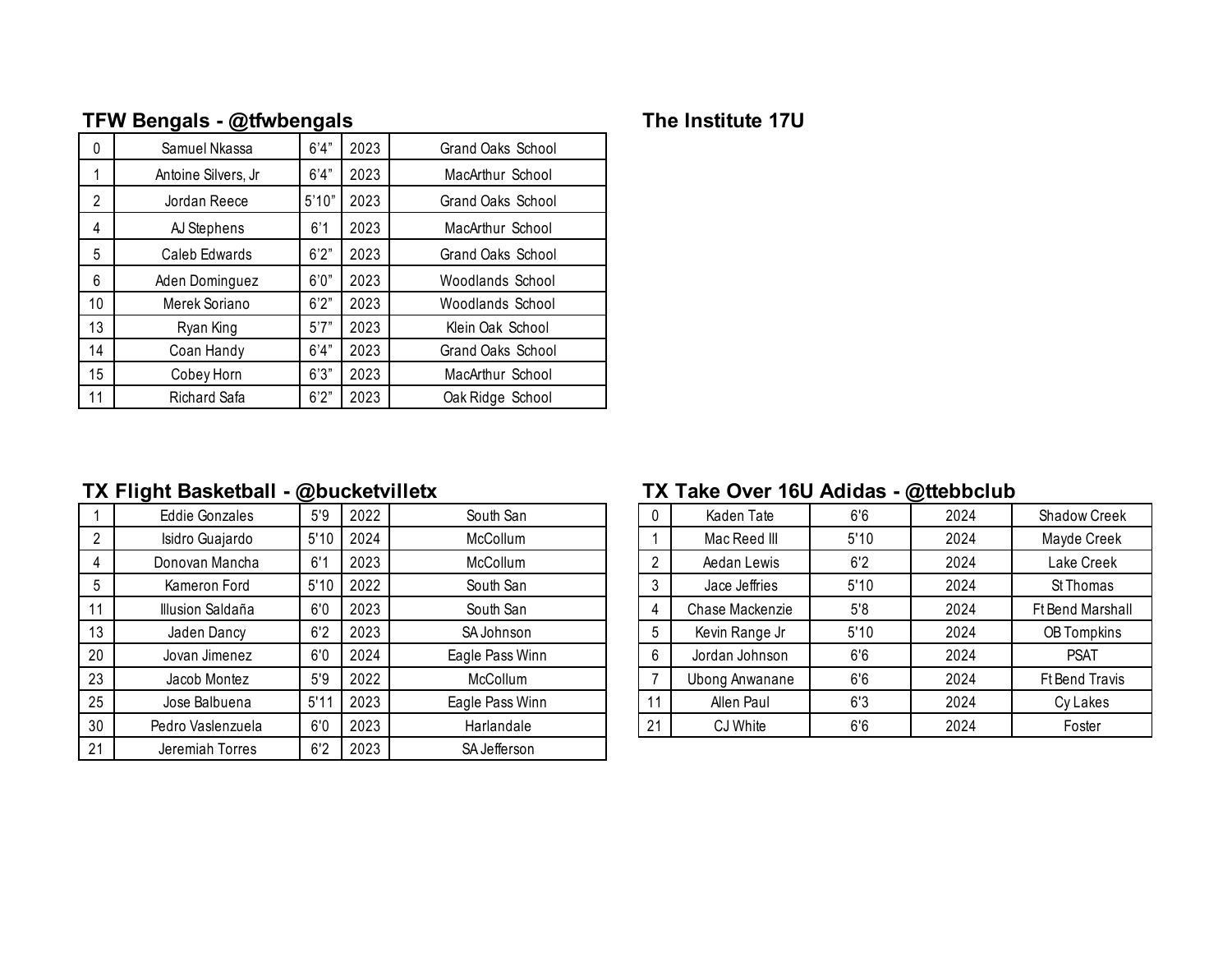|    | Chris Adlam          | 6'2  | 2024 | Houston Christian |                | Jatavious Crawford       | 6'3 | 2024 |
|----|----------------------|------|------|-------------------|----------------|--------------------------|-----|------|
|    | Arlind Konjuhi       | 5'10 | 2024 | Cy-Fair           | $\overline{2}$ | <b>Tajuddin Weathers</b> | 6'0 | 2024 |
|    | SirWilliam McDuffie  | 5'10 | 2024 | Cypress Ridge     | 3              | <b>Wyatt Survant</b>     | 6'2 | 2024 |
|    | Princeton Layton     | 6'2  | 2024 | Katy Taylor       | $\overline{4}$ | Bobby Munsey             | 6'3 | 2025 |
| 11 | Caleb Evans          | 6'4  | 2024 | Klein             | 5              | <b>Brendon Freasier</b>  | 6'3 | 2024 |
| 20 | Todd Woods           | 5'11 | 2024 | <b>Elkins</b>     | 11             | Ivan Ramos               | 6'2 | 2024 |
| 20 | Michael Olaly        | 6'8  | 2024 | Second Baptist    | 12             | Will Erickson            | 6'2 | 2024 |
| 23 | <b>Chris Tippins</b> | 6'5  | 2024 | Cypress Ranch     | 24             | Abdul Adeleke            | 6'6 | 2024 |
| 30 | Adrian Johnson       | 6'7  | 2024 | Cypress Lakes     |                |                          |     |      |
| 34 | Carter Seeliger      | 6'6  | 2024 | Houston Christian |                |                          |     |      |

# **TX Take Over 16U National - @ttebbclub TX Take Over 16U Regional - @ttebbclub**

|                | Jatavious Crawford       | 6'3 | 2024 |  |
|----------------|--------------------------|-----|------|--|
| $\overline{2}$ | <b>Tajuddin Weathers</b> | 6'0 | 2024 |  |
| 3              | <b>Wyatt Survant</b>     | 6'2 | 2024 |  |
| 4              | Bobby Munsey             | 6'3 | 2025 |  |
| 5              | <b>Brendon Freasier</b>  | 6'3 | 2024 |  |
| 11             | Ivan Ramos               | 6'2 | 2024 |  |
| 12             | Will Erickson            | 6'2 | 2024 |  |
| 24             | Abdul Adeleke            | 6'6 | 2024 |  |

# **TX Take Over 17U - @ttebbclub TX Take Over 17U Adidas - @ttebbclub**

| 0  | Kyle Morgan                | 6'3 | 2023 | <b>Summer Creek</b>  |
|----|----------------------------|-----|------|----------------------|
|    | Bryce Jefferson            | 6'2 | 2023 | Atascocita           |
| 2  | Ta'Koreyn Lawson           | 6'5 | 2023 | Cypress Lakes        |
| 3  | Biron Jefferson            | 6'4 | 2023 | <b>Cypress Lakes</b> |
| 4  | Jace Jones                 | 6'3 | 2023 | Foster               |
| 5  | <b>Hilton Harris</b>       | 6'5 | 2023 | Houston Christian    |
| 6  | Dominic Cestero            | 6'8 | 2023 | Houston Christian    |
| 11 | <b>Iohammed Omar Elcha</b> | 6'6 | 2022 | Tompkins             |
| 23 | Mory Sininta               | 6'6 | 2023 | Cypress Ranch        |
| 34 | Erik Villareal             | 6'2 | 2023 | Clear Lake           |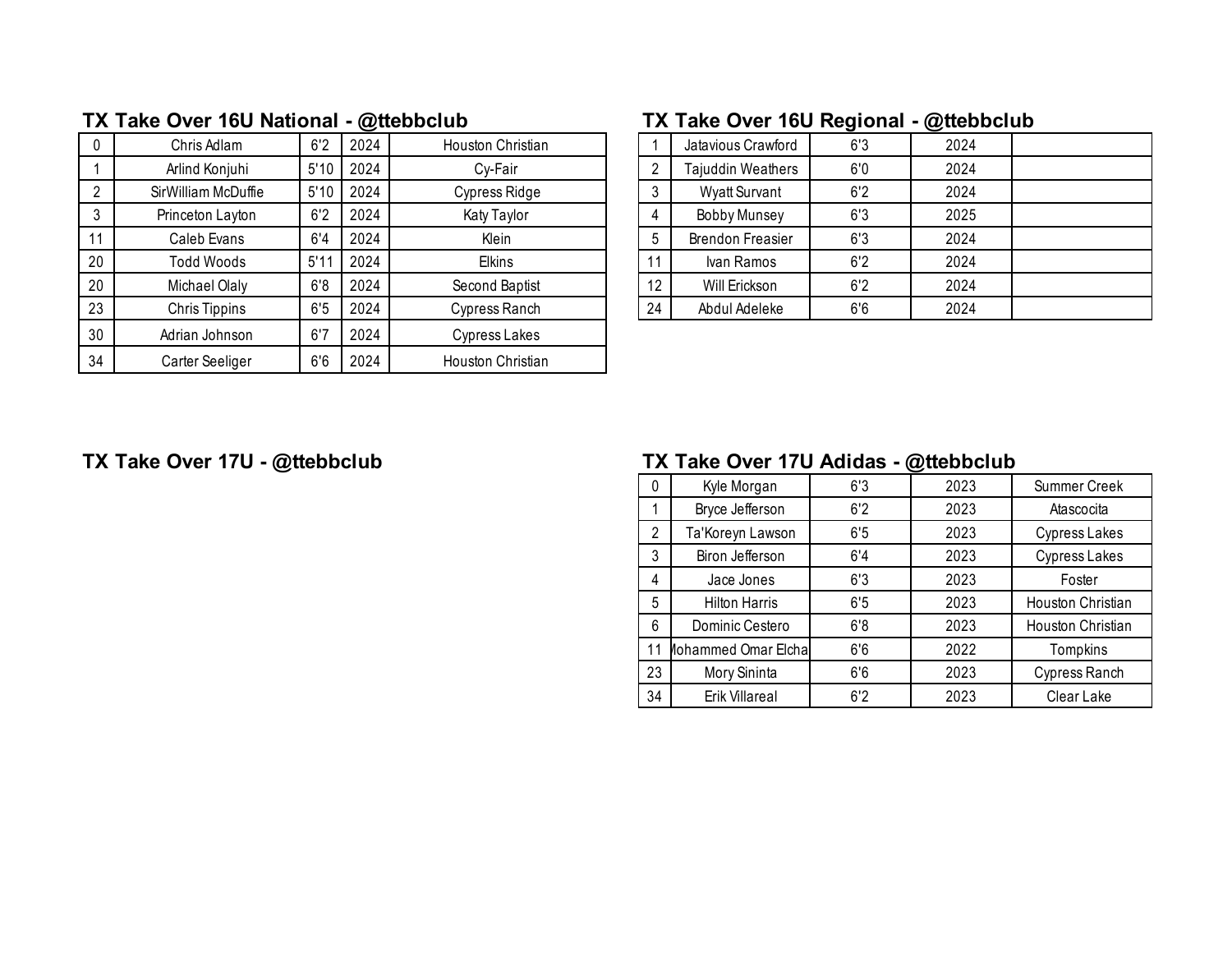| 0  | Sean Wells              | 6'7 | 2023 | Spring Woods         |
|----|-------------------------|-----|------|----------------------|
| 1  | Abou Camara             | 6'7 | 2022 | Paetow               |
| 2  | Jayden Gambrell         | 6'3 | 2024 | Madison              |
| 3  | Noah Martin             | 6'6 | 2023 | Cy Creek             |
| 11 | Montana Wheeler         | 5'9 | 2025 | Houston Christian    |
| 13 | <b>Triston Williams</b> | 6'5 | 2023 | Stratford            |
| 23 | Josh Akpovwa            | 6'7 | 2023 | Seven Lakes          |
| 24 | Keanu Dawes             | 6'8 | 2023 | Stratford            |
| 32 | TJ Ashford              | 6'2 | 2022 | <b>Cypress Creek</b> |
|    | Jaylon Johnson          | 6'0 | 2022 | <b>Summer Creek</b>  |

# **TX Take Over 17U National - @ttebbclub TX Take Over 17U Prep Hoops - @ttebbclub**

|    | Richard Massey   | 6'3 | 2023 | Morton Ranch         |
|----|------------------|-----|------|----------------------|
| 2  | Andrez Lara      | 6'3 | 2023 | <b>Cypress Creek</b> |
| 3  | Damian Rasco     | 6'7 | 2023 | Marshall             |
| 4  | Evan Coleman     | 6'0 | 2023 | Cypress Springs      |
| 5  | Cameron Thompson | 6'1 | 2023 | tower                |
| 6  | Demetric Kindle  | 6'5 | 2023 | Furr                 |
| 11 | Corey Thompson   | 6'1 | 2023 | tower                |
| 13 | James Kangthe    | 6'4 | 2023 | Memorial             |
| 21 | Chance Arriaga   | 6'0 | 2023 | Pasadena Memorial    |
| 31 | Marty Bean       | 6'7 | 2023 | Westside             |

# **TX Take Over 17U Regional - @ttebbclub TX Take Over National - Gibson - @ttebbclub**